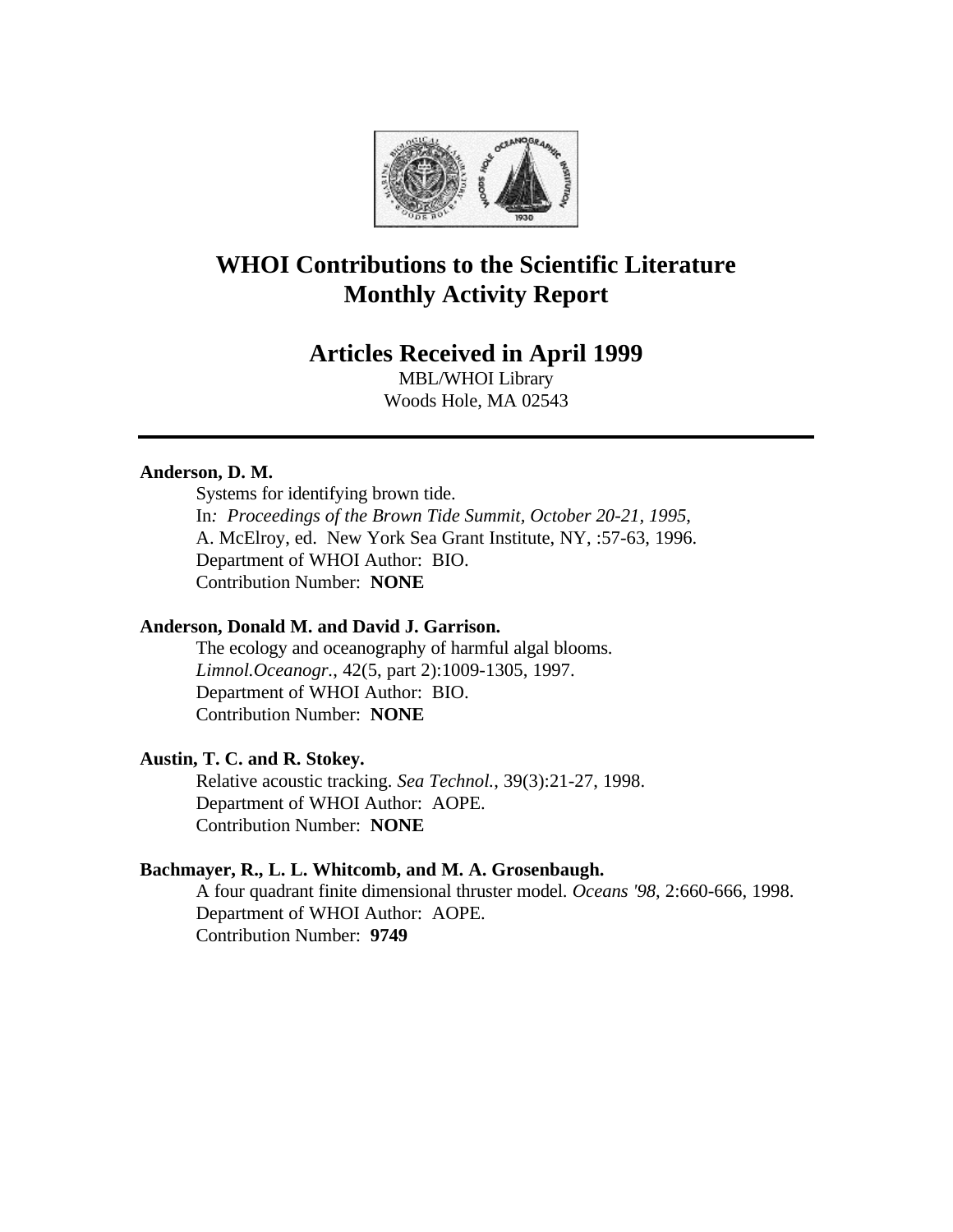## **Baggeroer, A. B., T. G. Birdsall, C. Clark, J. A. Colosi, B. D. Cornuelle, D. Costa, B. D. Dushaw, M. Dzieciuch, A. M. Forbes, C. Hill, B. M. Howe, J. Marshall, D. Menemenlis, J. A. Mercer, K. Metzger, W. Munk, R. C. Spindel, R. C. Stammer, P. F. Worcester, and C. Wunsch**

Ocean climate changes; comparison of acoustic tomography, satellite altimetry, and modelling. *Science*, 281:1327-1332, 1998. Department of WHOI Author: AOPE. Contribution Number: **NONE**

### **Barbieri, Elena, Deborah Hughes, Rebecca Ericson, and Andreas Teske.**

Are Gamma Proteobacteria the predominant symbionts in the squid *Loligo Pealei.* In: *New Developments in Marine Biotechnology.* Y. Legal and H. Halvorson, eds. Plenum Press, New York, :285-289, 1998. Department of WHOI Author: BIO. Contribution Number: **9651**

## **Benfield, M. C., P. H. Wiebe, T. K. Stanton, C. S. Davis, S. M. Gallager, and C. H. Greene.**

Estimating the spatial distribution of zooplankton biomass by combining Video Plankton Recorder and single-frequency acoustic data. *Deep-Sea Res. II*, 45(7):1175-1199, 1998. Department of WHOI Author: BIO. Contribution Number: **9718**

### **Bisagni, J. J., R. C. Beardsley, C. M. Ruhsam, J. P. Manning, and W. J. Williams.**

Historical and recent evidence of Scotian Shelf water on southern Georges Bank. *Deep-Sea Res.*, 43(7-8):1439-1471, 1996. Department of WHOI Author: PO. Contribution Number: **NONE**

# **Bishop, Christine A., P. Ng, K. E. Pettit, S. W. Kennedy, J. J. Stegeman,**

## **R. J. Norstrom, and R. J. Brooks.**

Environmental contamination and development abnormalities in eggs and hatchlings of the common snapping turtle (*Chelydra serpentina serpentina*) from the Great Lakes-St. Lawrence River basin (1989-91). *Environ.Pollut.*, 101:143-156, 1998. Department of WHOI Author: BIO.

Contribution Number: **NONE**

## **Brink, K. H.**

Science and the policy making process. *Mar.Tech.Soc.J.*, 32(3):94-95, 1998. Department of WHOI Author: PO. Contribution Number: **NONE**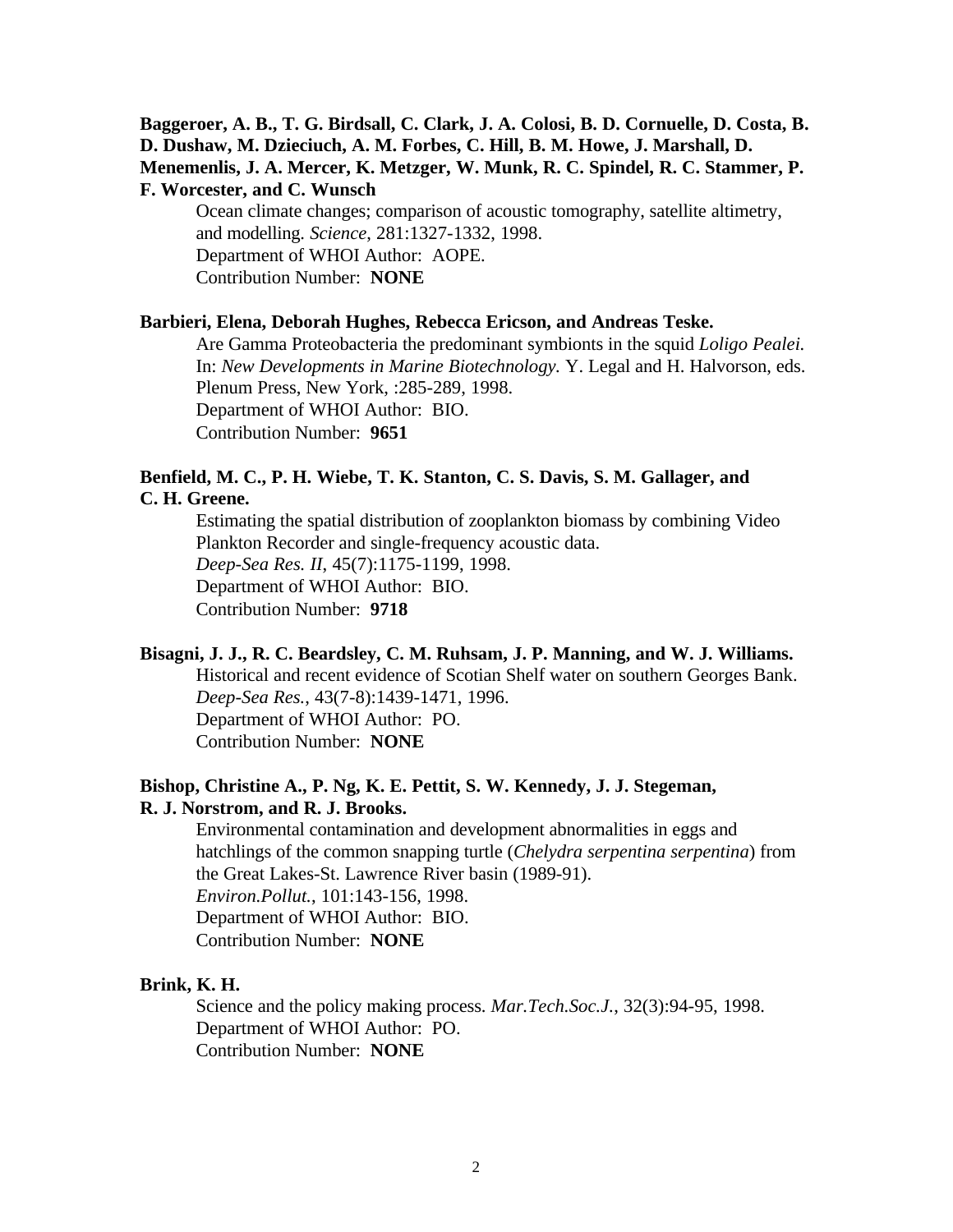### **Buck, John R., James C. Preisig, and Kathleen E. Wage.**

A unified framework for mode filtering and the maximum *a posteriori* mode filter. *J.Acoust.Soc.Am.*, 103(4):1813-1824, 1998. Department of WHOI Author: AOPE. Contribution Number: **9456**

## **Bucklin, Ann, Sara B. Smolenack, Alyssa M. Bentley, and Peter H. Wiebe.**

Gene flow patterns of the euphausiid, *Meganyctiphanes norvegica*, in the NW Atlantic based on mtDNA sequences for cytochrome b and cytochrome oxidase I. *J.Plankton Res.*, 19(11):1763-1781, 1997. Department of WHOI Author: BIO. Contribution Number: **9318**

## **Buesseler, Ken O.**

The isotopic signature of fallout plutonium in the North Pacific. *J.Environ.Radioact.*, 36(1):69-83, 1997. Department of WHOI Author: MCG. Contribution Number: **9298**

## **Butman, Cheyl Ann, Cabell S. Davis.**

Small-scale pattern and processes in benthic and planktonic invertebrates. Available:http://www.joss.ucar.edu/joss\_psg/project/oce\_workshop/oeuvre/ butman\_davis.html. (last updated 26 January 1998). Department of WHOI Author: BIO. Contribution Number: **NONE**

## **Canfield, D. E., and A. Teske.**

Late Proterozoic rise in atmospheric oxygen concentration inferred from phylogenetic and sulphur-isotope studies. *Nature*, 382(6587):127-132, 1996. Department of WHOI Author: BIO. Contribution Number: **NONE**

## **Cannat, Mathilde, Anne Briais, Christine Deplus, Javier Escartin, Jennifer Georgen, Jian Lin, Serguei Mercouriev, Christine Meyzen, Mark Muller, Gaud Pouliquen, Aline Rabain, and Pedro da Silva.**

Sud Acores cruise: Variation in magma supply and the past segmentation of the MAR in the Lucky Strike-FAMOUS and Oceanographer FZ regions. *InterRidge News*, 7(2):31-33, 1998. Department of WHOI Author: GEOL. Contribution Number: **NONE**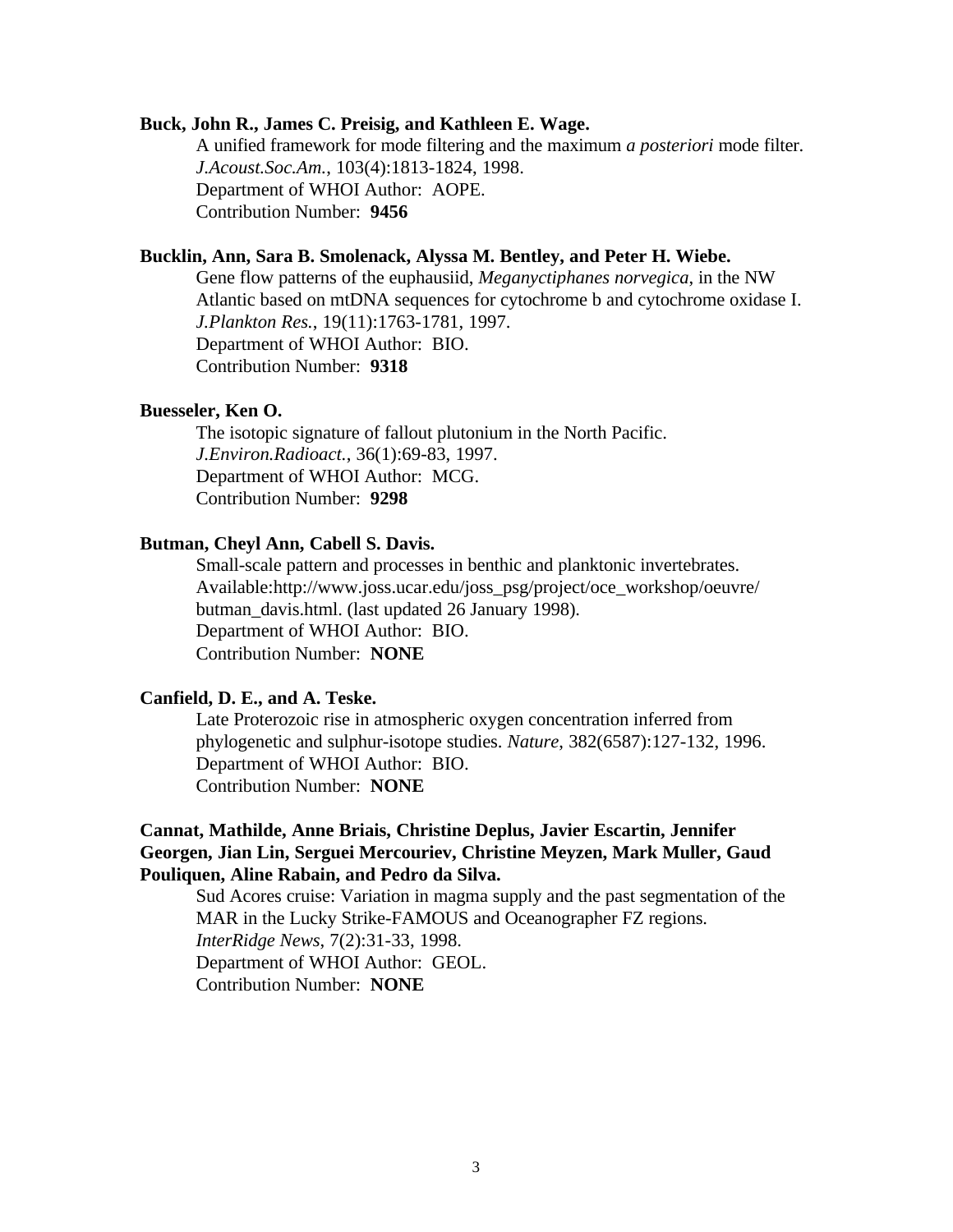## **Cantrell, S. M., J. Joy-Schlezinger, J. J. Stegeman, D. E. Tillitt, and D. E. Hannink.** Correlation of 2, 3, 7, 8-tetrachlorodibenzo-p-dioxin-induced apoptotic cell death in the embryonic vasculature with embryotoxicity. *Toxicol.Appl.Pharmacol.*, 184(1):24-34, 1998. Department of WHOI Author: BIO. Contribution Number: **NONE**

## **Caron, D. A. and B. B. Ward.**

Functional significance of marine microbial diversity. Available:http://www.joss.ucar.edu/joss\_psg/project/oce\_workshop/oeuvre/caron\_ ward.html (last updated 20 January 1998), 1998. Department of WHOI Author: MCG. Contribution Number: **NONE**

### **Caswell, Hal, Masami Fujiwara, and Solange Brault.**

Declining survival probability threatens the North Atlantic right whale. *Proc.Nat.Acad.Sci.USA(Popu.Biol.)*, 96:3308-3313, 1999. Department of WHOI Author: BIO. Contribution Number: **9852**

## **Chapman R. D., L. K. Shay, H. C. Graber, J. B. Edson, a. Karachintsev, C. L. Trump, and D. B. Ross.**

On the accuracy of HF radar surface current measurments: Intercomparisons with ship-based sensors. *J.Geophys.Res.C:Oceans*, 102(C8):18737-18748, 1997. Department of WHOI Author: AOPE. Contribution Number: **NONE**

## **Chapman, David C.**

Dense water formation beneath a time-dependent coastal polynya. *J.Phys.Oceanogr.*, 29:807-820, 1999. Department of WHOI Author: PO. Contribution Number: **9714**

## **Chen, Y. John and Jian, Lin.**

Mechanisms for the formation of ridge-axis topography at slow-spreading ridges: A lithospheric-plate flexural model. *Geophys.J.Int.*, 136:8-18, 1999. Department of WHOI Author: GEOL. Contribution Number: **NONE**

### **Churchill, J. H.**

Sediment resuspension by bottom fishing gear. In: *Effects of Fishing Gear on the Sea Floor of New England*, Eleanor M. Dorsey and Judith Pedersen, eds. Conservation Law Foundation, Boston, MA, :134-137, 1998. Department of WHOI Author: PO. Contribution Number: **NONE**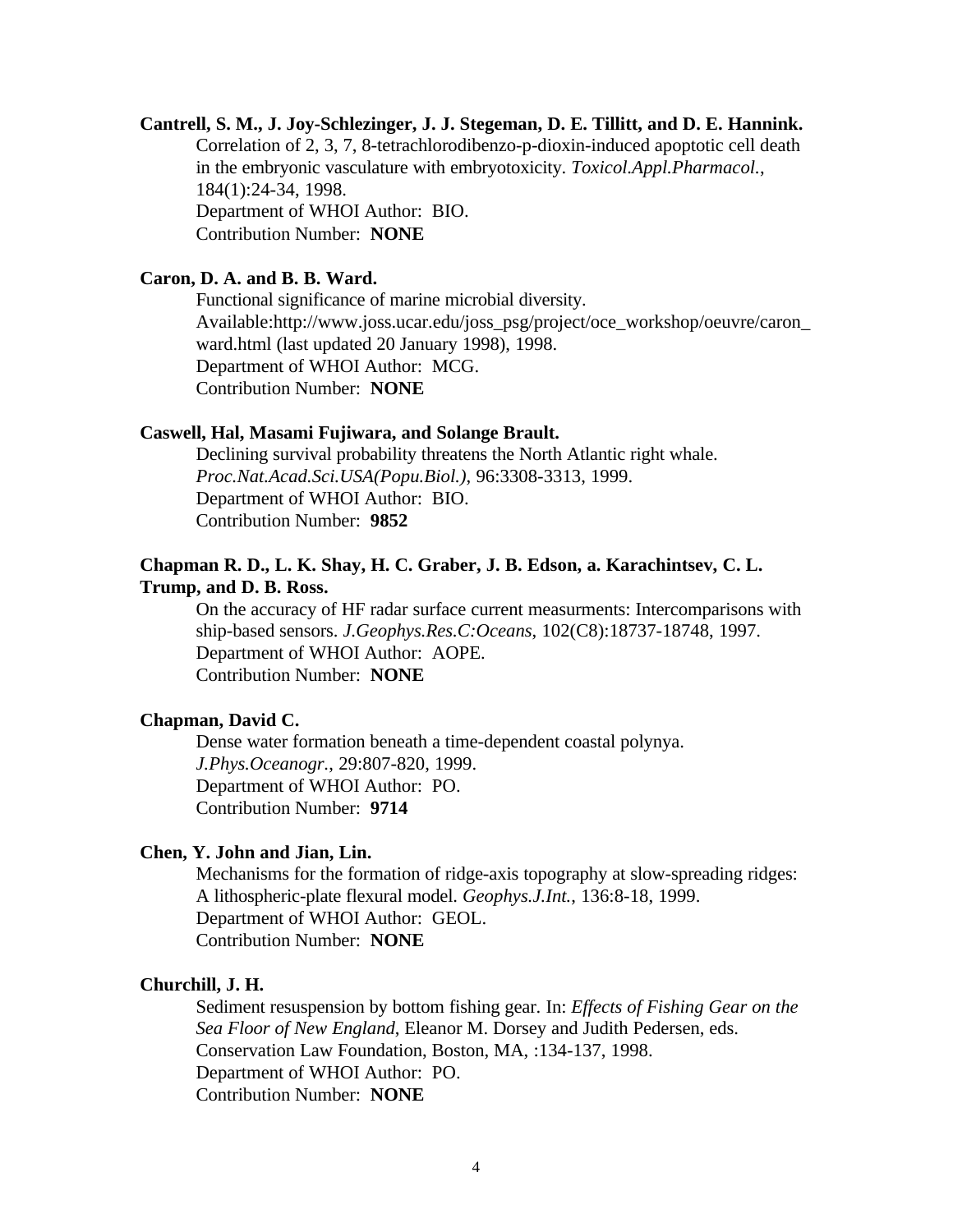### **Clift, Peter D. and J. Godfrey Fitton.**

Trace and rare earth element chemistry of volcanic ashes from sites 918 and 919: Implications for Icelandic volcanism. In: *Proc.Ocean Drill.Prog.,Sci.Res.* A. D. Saunders, H. C. Larsen, and S. W. Wise, Jr., eds., Ocean Drilling Program, College Station, TX, 152:67-84, 1998. Department of WHOI Author: GEOL. Contribution Number: **NONE**

### **Clough, L. M., W. G. Ambrose, Jr., C. J. Ashjian, D. Piepenburg, P. E. Renaud, and S. L. Smith.**

Meroplankton abundance in the Northeast Water Polynya: Insights from oceanographic parameters and benthic abundance patterns. *J.Mar.Sys.*, 10(1-4):343-357, 1997. Department of WHOI Author: BIO. Contribution Number: **NONE**

### **Colosi, J. A.**

Random media effects in long-range acoustic propagation in the ocean. In*: Monte Carlo Simulations in Oceanography: Proceedings 'Aha Huliko'a Hawaiian Winter Workshop, University of Hawaii at Manoa, January 14-17, 1997.* Peter Muller and Diane Henderson, eds. School of Ocean and Earth Science and Technology, Honolulu, HI*.*, :157-166, 1997. Department of WHOI Author: AOPE. Contribution Number: **NONE**

#### **Colosi, J. A. and S. M. Flatte.**

Mode coupling by internal waves for multimegameter acoustic propagation in the ocean. *J.Acoust.Soc.Am.*, 100(6):3607-3620, 1996. Department of WHOI Author: AOPE. Contribution Number: **NONE**

### **Colosi, John A. and Michael G. Brown.**

Efficient numerical simulation of stochastic internal-wave-induced sound-speed perturbation fields. *J.Acoust.Soc.Am.*, 1038(4):2232-2235, 1998. Department of WHOI Author: AOPE. Contribution Number: **9374**

### **Curran, Daniel.**

Aging Russian nuclear submarine problems. *Submar.Rev.*, :74-77, 1997. Department of WHOI Author: MPC. Contribution Number: **9491**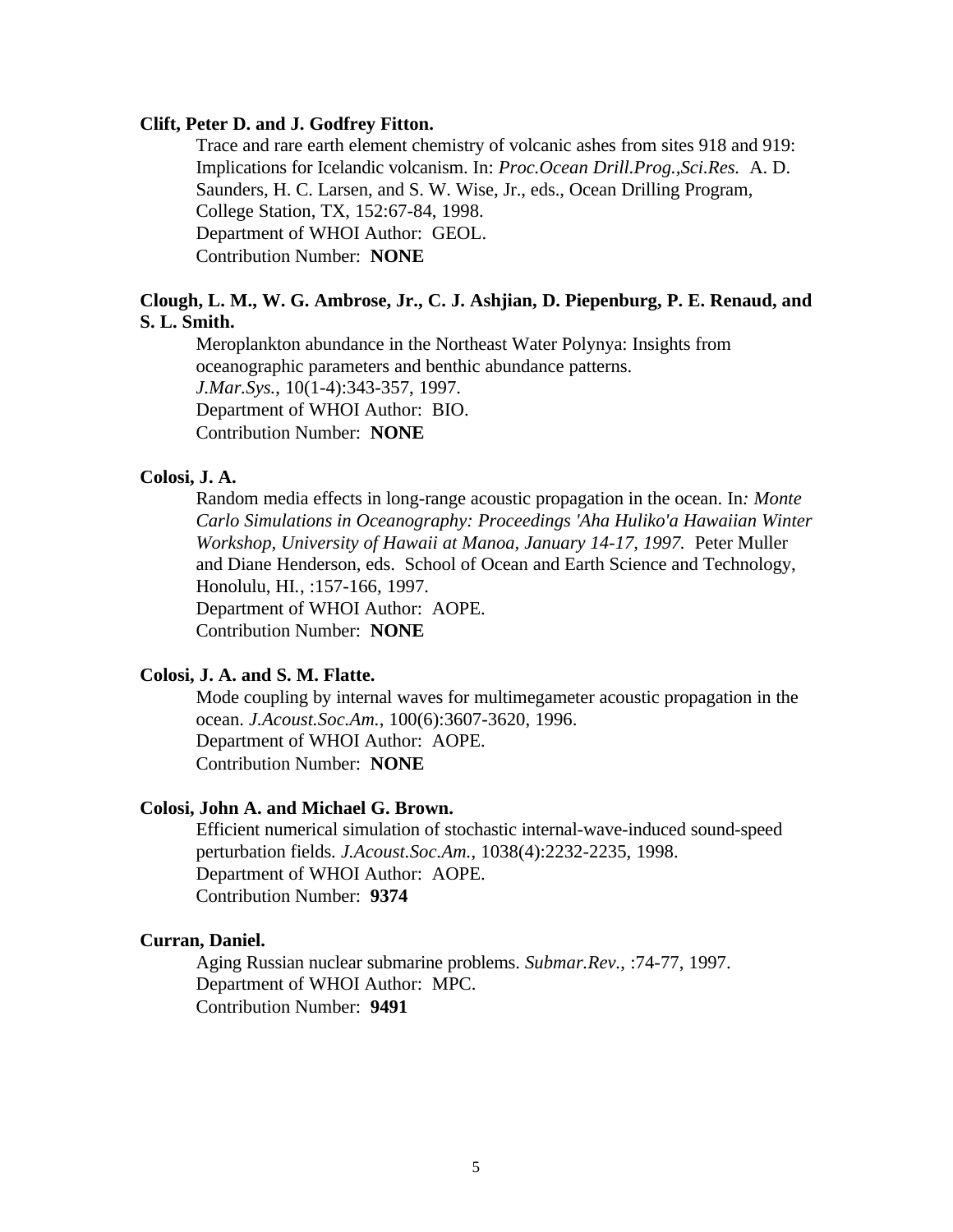### **Curran, Daniel A.**

Remembering VADM Charles A. Lockwood, Jr.. *Submar.Rev.*, :98-107, 1998. Department of WHOI Author: MPC. Contribution Number: **NONE**

### **DeGrandpre, Michael D., Terrance R. Hammar, and Creighton D. Wirick.**

Studies of coastal  $CO<sub>2</sub>$  and  $O<sub>2</sub>$  dynamics using moored autonomous sensors. In*: Proceedings, Ocean Community Conference '98, The Marine Technology Society Annual Conference, November 16-19, 1998, Baltimore, MD.* Marine Technology Society, Washington, DC, 2:797-801, 1998. Department of WHOI Author: AOPE. Contribution Number: **NONE**

### **Dick, Henry J. B.**

Indian Ocean's Atlantis bank yields deep-earth insight. *Oceanus*, 31:29-32, 1998. Department of WHOI Author: GEOL. Contribution Number: **NONE**

## **Dickey, T., D. Frye, H. Jannasch, E. Boyle, D. Manov, D. Sigurdson, J. McNeil, M. Stramska, A. and Michaels, N. Nelson.**

Initial results from the Bermuda testbed mooring program. *Deep-Sea Res.I*, 45(4/5):771-794, 1998. Department of WHOI Author: AOPE. BIOL. Contribution Number: **NONE**

### **Donohoue, Kathleen A., Gwyneth E. Hufford, and Michael S. McCartney.**

Sources and transport of the Deep Western Boundary Current east of the Kerguelen Plateau. *Geophys.Res.Lett.*, 26(7):851-854, 1999. Department of WHOI Author: PO. Contribution Number: **9834**

#### **Doutt, James A., George V. Frisk, and Hugh Martel.**

Using GPS at sea to determine the range between a moving ship and a drifting buoy to centimeter-level accuracy. *Oceans '98*, 3:1344-1347, 1998. Department of WHOI Author: AOPE. Contribution Number: **9735**

## **Drahushuk, Adam T., Barbara P. McGarrigle, Kristin E. Larsen, John J. Stegeman, and James R. Olson.**

Detection of CYP1A1 protein in human liver and induction by TCDD in precisioncut liver slices incubated in dynamic organ culture. *Carcinogenesis*, 19(8):1361-1368, 1998. Department of WHOI Author: BIO. Contribution Number: **NONE**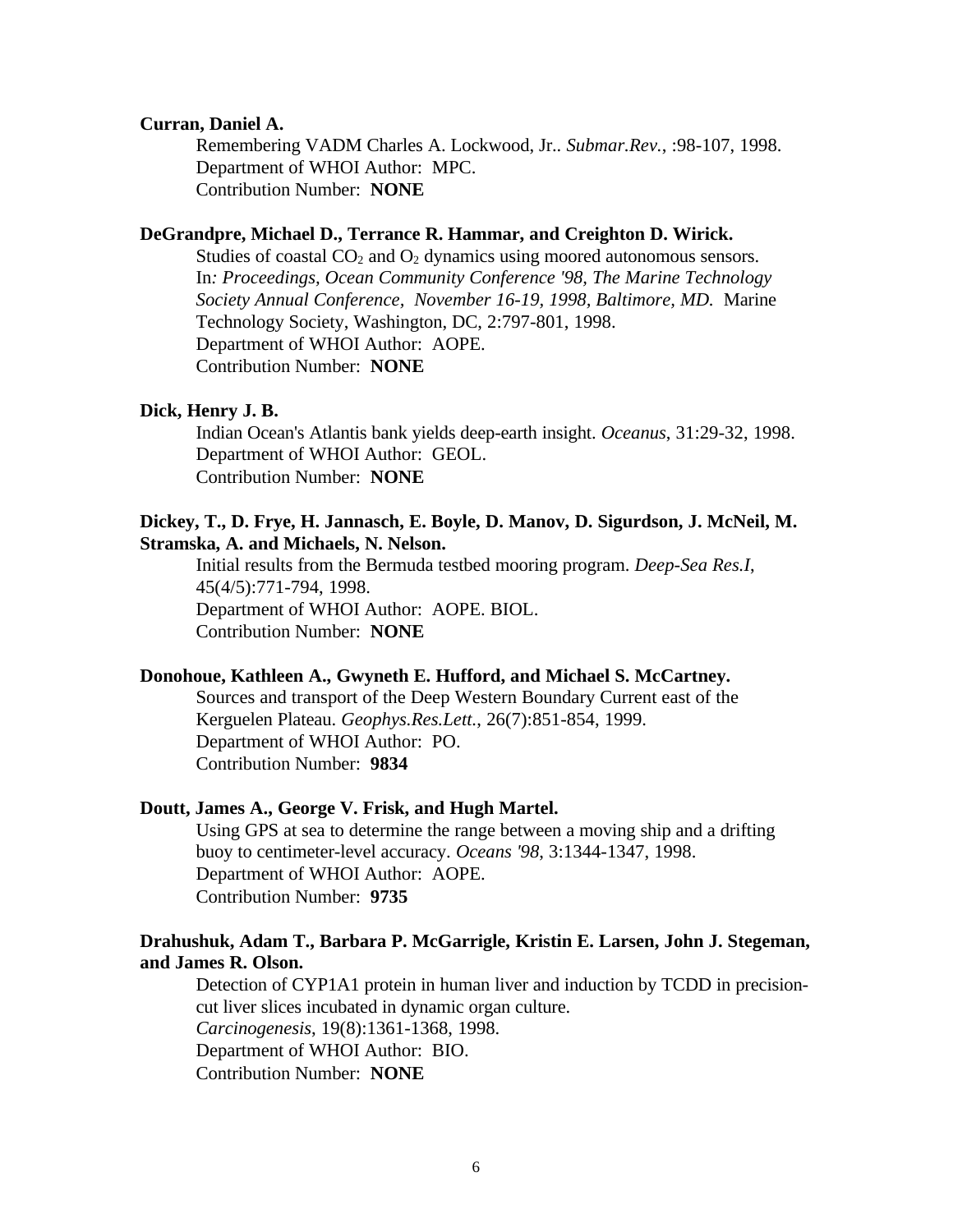#### **Driscoll, N. W. and G. H. Haug.**

A short circuit in thermohaline circulation: A cause for northern hemisphere glaciation? *Science*, 282:436-438, 1998. Department of WHOI Author: GEOL. Contribution Number: **9795**

### **Driscoll, N.W. and G. D. Karner.**

Three-dimensional quantitative modeling of clinoform development. *Mar.Geol.*, 154:383-398, 1999. Department of WHOI Author: GEOL. Contribution Number: **9634**

#### **Driscoll, Neal W. and Garry D. Karner.**

Lower crustal extension across the Northern Carnarvon basin, Australia: Evidence for an eastward dipping detachment. *J.Geophys.Res.*, 103(B3):4975-4991, 1998. Department of WHOI Author: GEOL. Contribution Number: **9575**

### **Driscoll, Neal W. and John B. Diebold.**

Deformation of the Caribbean region: One plate or two? *Geology*, 26(11):1043-1046, 1998. Department of WHOI Author: GEOL. Contribution Number: **9754**

### **Druffel, Ellen R. M., Sheila Griffin, Susumu Honjo, and Steven J. Manganini.**

Evidence of old carbon in the deep water column of the Panama Basin from natural radiocarbon measurements. *Geophys.Res.Lett.*, 25(10):1733-1736, 1998. Department of WHOI Author: GEOL. Contribution Number: **NONE**

### **Duda, Timothy F. and David C. Jacobs.**

Stress/shear correlation: Internal wave/wave interaction interaction and energy flux in the upper ocean. *Geophys.Res.Lett.*, 25(11):1919-1922, 1998. Department of WHOI Author: AOPE. Contribution Number: **9451**

### **Ertl, Robin P., John J. Stegeman, and Gary W. Winston.**

Induction time course of cytochromes P450 by phenobarbital and 3 methylcholanthrene pretreatment in liver microsomes of Alligator mississippiensis. *Biochem.Pharmacol.*, 55:1513-1521, 1998. Department of WHOI Author: BIO. Contribution Number: **NONE**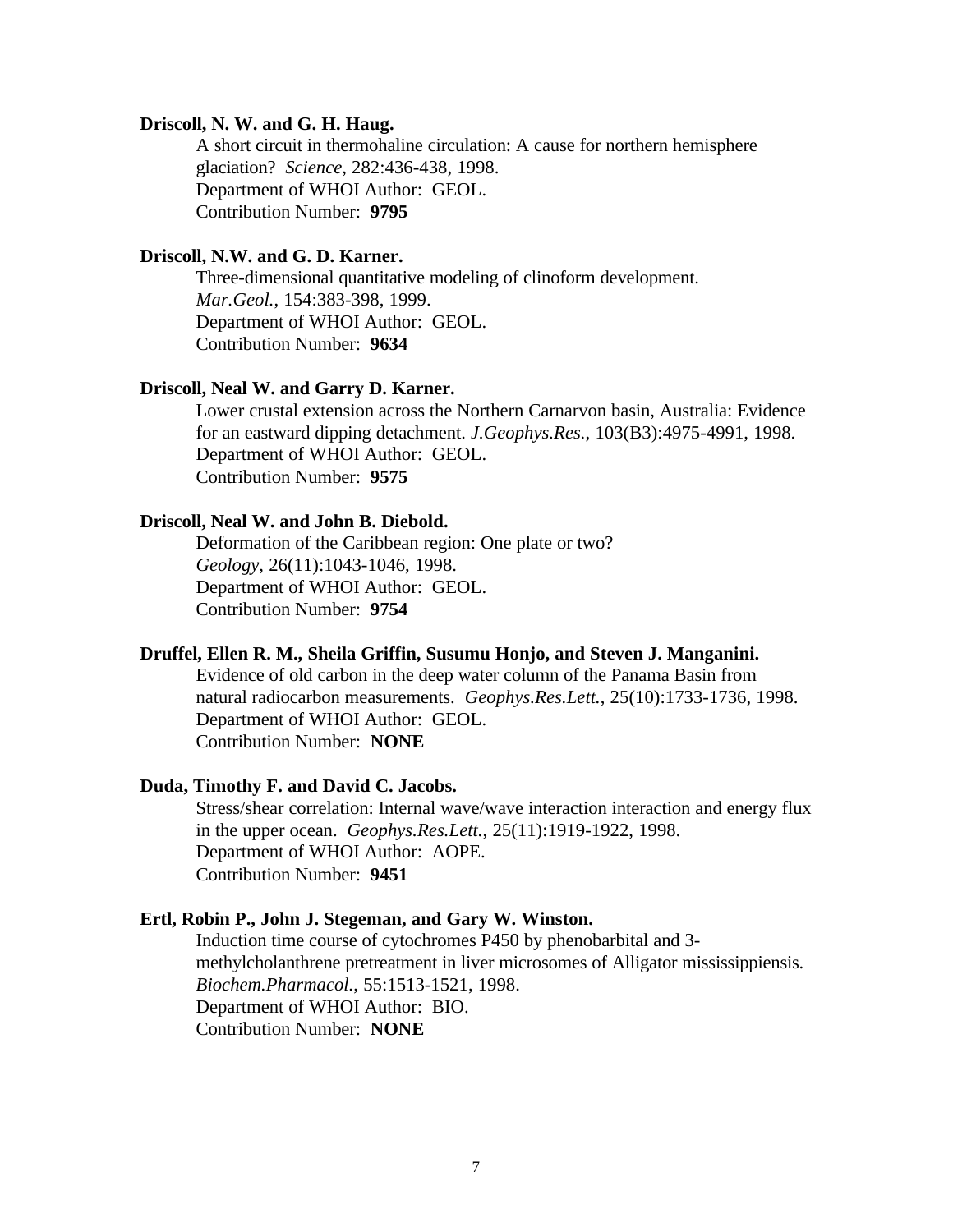## **Feng, Ming, Mark A. Merrifield, Robert Pinkel, Peter Hacker,**

### **Albert J. Plueddemann, Eric Firing, Roger Lukas, and Charles Eriksen.**

Semidiurnal tides observed in the western equatorial Pacific during the Tropical Ocean-Global Atmosphere Coupled Ocean-Atmosphere Response Experiment. *J.Geophys.Res.*, 103(C5):10253-10272, 1998. Department of WHOI Author: PO. Contribution Number: **NONE**

## **Fragoso, Nuno M., Joanne L. Parrott, Mark E. Hahn, and Peter V. Hodson.**

Chronic retene exposure causes sustained induction of CYPIA activity and protein in rainbow trout (Oncorhynchus mykiss). *Environ.Toxicol.Chem.*, 17(11):2347-2353, 1998. Department of WHOI Author: BIO. Contribution Number: **9567**

### **Freitag, L., M. Johnson, and J. Preisig.**

Acoustic communications for UUVs. *Sea Tech.*, 39(6):65-71, 1998. Department of WHOI Author: AOPE. Contribution Number: **NONE**

## **Freitag, Lee, Matthew Grund, Sandipa Singh, Samuel Smith, Reed Christenson, Larry Marquis, and Josko Catipovic.**

Birdirectional coherent acoustic communication system for underwater vehicles. *Oceans '98*, I:482-486, 1998. Department of WHOI Author: AOPE. Contribution Number: **NONE**

## **Fujioka, Kantaro, Hitoshi Chiba, Takeshi Naganuma, Harue Masuda, Tamotsu Oomori, Peter Rona, Brian Tucholke, Takemi Ishihara, Kazuhiro Kato, Suyoung Lee, Darryl Green, and Misumi Aoki.**

Hydrothermal processes and architecture of the slow-spreading MAR at TAG and Rainbow hydrothermal fields and Dante's dome megamullion site (Mode '98 Leg). *InterRidge News*, 7(2):18-23, 1998.

Department of WHOI Author: GEOL. Contribution Number: **NONE**

#### **Gaines, Arthur G.**

Cape Poge Bay: A threatened sea grass lagoon. In: *An Overview of the Cape Poge Bay Natural System, Issues Related to Its Continued Functioning as a Scallop Fishery and Protected Area; Principal Threats to Its Environmental Integrity; New Nutrient Analyses of Water Samples; Future Information and Monitoring Needs*, Woods Hole Oceanographic Institution, Woods Hole, MA:56-61, 1998. Department of WHOI Author: MPC. Contribution Number: **NONE**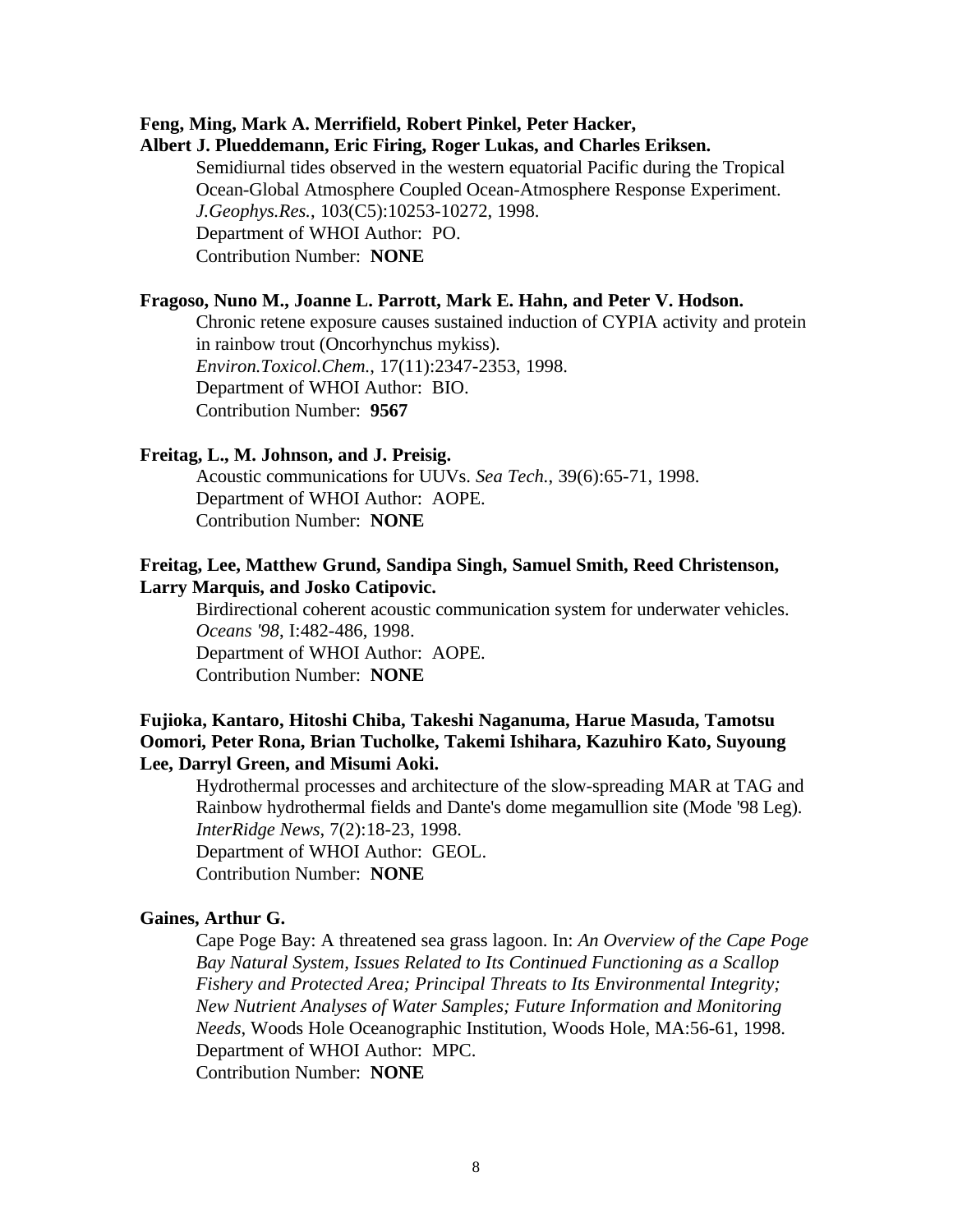## **Gawarkiewicz, Glen, Timothy G. Ferdelman, Thomas M. Church, and George W. Luther III.**

Shelfbreak frontal structure on the continental shelf north of Cape Hatteras. *Cont.Shelf Res.*, 16(14):1751-1773, 1996. Department of WHOI Author: PO. Contribution Number: **8822**

### **Gobat, Jason I. and Mark A. Grosenbaugh.**

WHOI cable: Time domain numerical modeling of moored and towed oceanographic systems. *Oceans '98*, 3:1681-1685, 1998. Department of WHOI Author: AOPE. Contribution Number: **9732**

## **Goldsborough, R., B. Allen, and R. Stokey.**

'High-res' electronic still camera. *Sea Technol.*, 39(2):65-75, 1998. Department of WHOI Author: AOPE. Contribution Number: **NONE**

## **Gonzalez-Gil, Sonsoles, Bruce A. Keafer, Raffael V. M. Jovine, Angeles Aguilera , Songhui Lu, and Donald M. Anderson.**

Detection and quantification of alkaline phosphatase in single cells of phosphorusstarved marine phytoplankton. *Mar.Ecol.Prog.Ser.*, 164:21-35, 1998. Department of WHOI Author: BIO. Contribution Number: **9581**

## **Gordon, Lee Williams.**

'Sleepy sensor' synchronization for autonomous deployments. *Sea Technol.*, 39(2):96-97, 1998. Department of WHOI Author: AOPE. Contribution Number: **NONE**

### **Grassle, J. Frederick, Scott Glenn, and Chris von Alt.**

Ocean observing systems for marine habitats. In: *Proceedings, Ocean Community Conference '98, The Marine Technology Society Annual Conference, November 16-19, 1998, Baltimore, MD.* Marine Technology Society, Washington, DC, 1:567-570, 1998. Department of WHOI Author: AOPE. Contribution Number: **NONE**

## **Greene, Charles H. and Peter H. Wiebe.**

Acoustic visualization of three-dimensional animal aggregations in the ocean. In*: Animal Groups in Three Dimensions.* J. K. Parrish and W. M. Hamner, eds. Cambridge University Press, Cambridge, England, :61-67, 1997. Department of WHOI Author: BIO. Contribution Number: **NONE**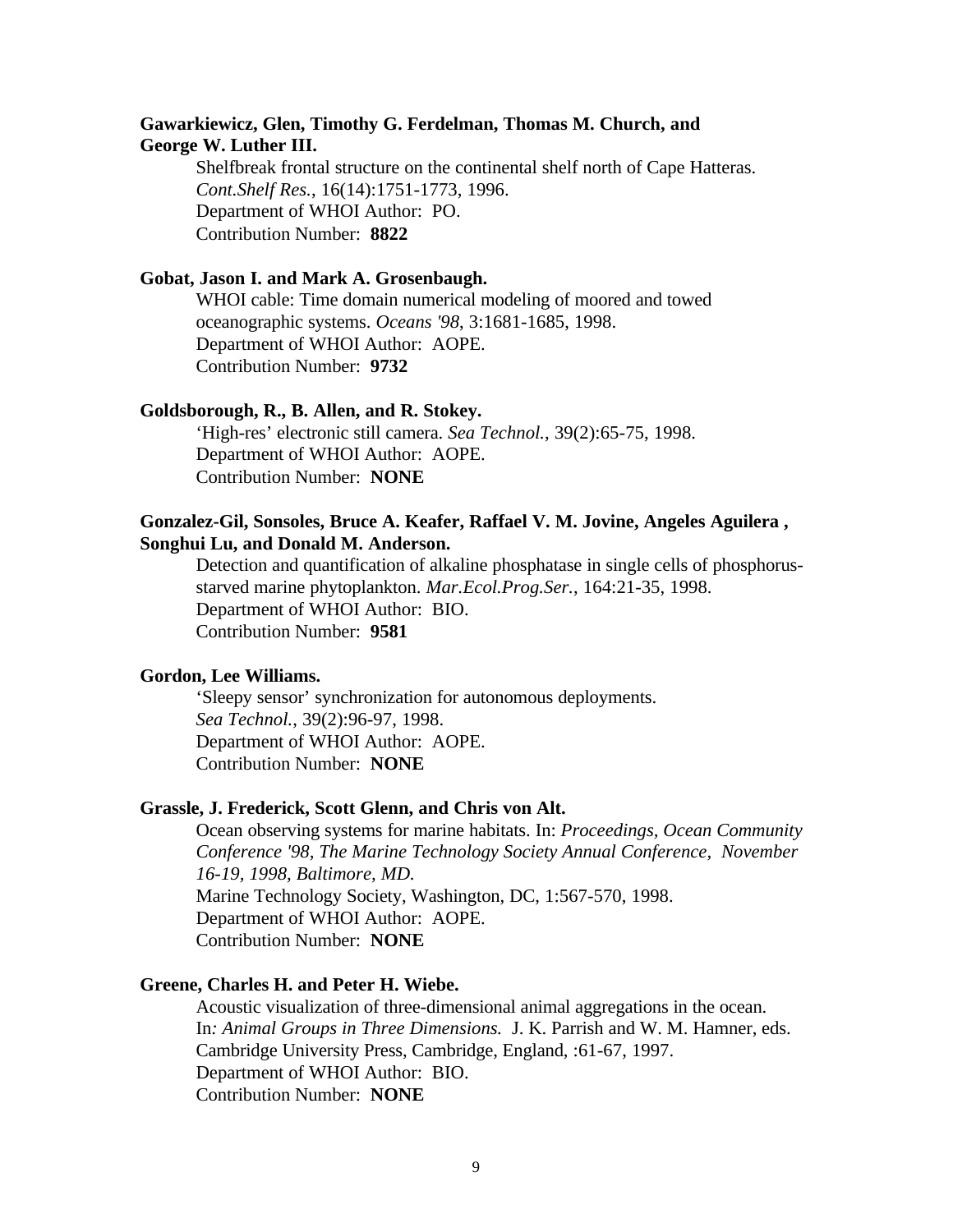## **Groman, R. C.**

CD-ROM Appendix in "Deep Sea Research Part II". *Elsevier Science Ltd.*, (7-8), 1996. Department of WHOI Author: BIO. Contribution Number: **NONE**

## **Groman, Robert C. and Peter H. Wiebe.**

Data management in the U.S. GLOBEC Georges Bank program. In: *Proceedings, Ocean Community Conference '98, The Marine Technology Society Annual Conference, November 16-19, 1998, Baltimore, MD.* Marine Technology Society, Washington, DC, 2:807-812, 1998. Department of WHOI Author: BIO. Contribution Number: **NONE**

### **Gustafsson, D., K. O. Buesseler, and P. M. Gschwend.**

On the integrity of cross-flow filtration for collecting marine organic colloids. *Mar.Chem.*, 55(1/2):99-111, 1996. Department of WHOI Author: MCG. Contribution Number: **9145**

## **Gustafsson, Orjan, Ken O. Buesseler, W. Rockwell Geyer, S. Bradley Moran, and Philip M. Gschwend.**

An assessment of the relative importance of horizontal and vertical transport of particle-reactive chemicals in the coastal ocean. *Cont.Shelf Res.*, 18(7):805-829, 1998. Department of WHOI Author: AOPE. Contribution Number: **NONE**

### **Gustafsson, Orjan.**

Settling removal rates of PCBs into the Northwestern Atlantic derived from <sup>238</sup>U <sup>234</sup>Th disequilibria. *Environ.Sci.Technol.*, 31(12):3544-3550, 1997. Department of WHOI Author: MCG. Contribution Number: **9545**

### **Gustafsson, Orjan, Phil M. Gschwend, and Ken O. Buesseler.**

Using  $234$ Th disequilibria to estimate the vertical removal rates of polycyclic aromatic hydrocarbons from the surface ocean. *Mar.Chem.*, 57(1/2):11-23, 1997. Department of WHOI Author: MCG. Contribution Number: **9431**

#### **Hahn, M. E., S. I. Karchner, M. A. Shapiro, and S. A. Perera.**

The aryl hydrocarbon receptor in early vertebrates. *Mar.Environ.Res.*, 46(1-5):41-44, 1998. Department of WHOI Author: BIO. Contribution Number: **9461**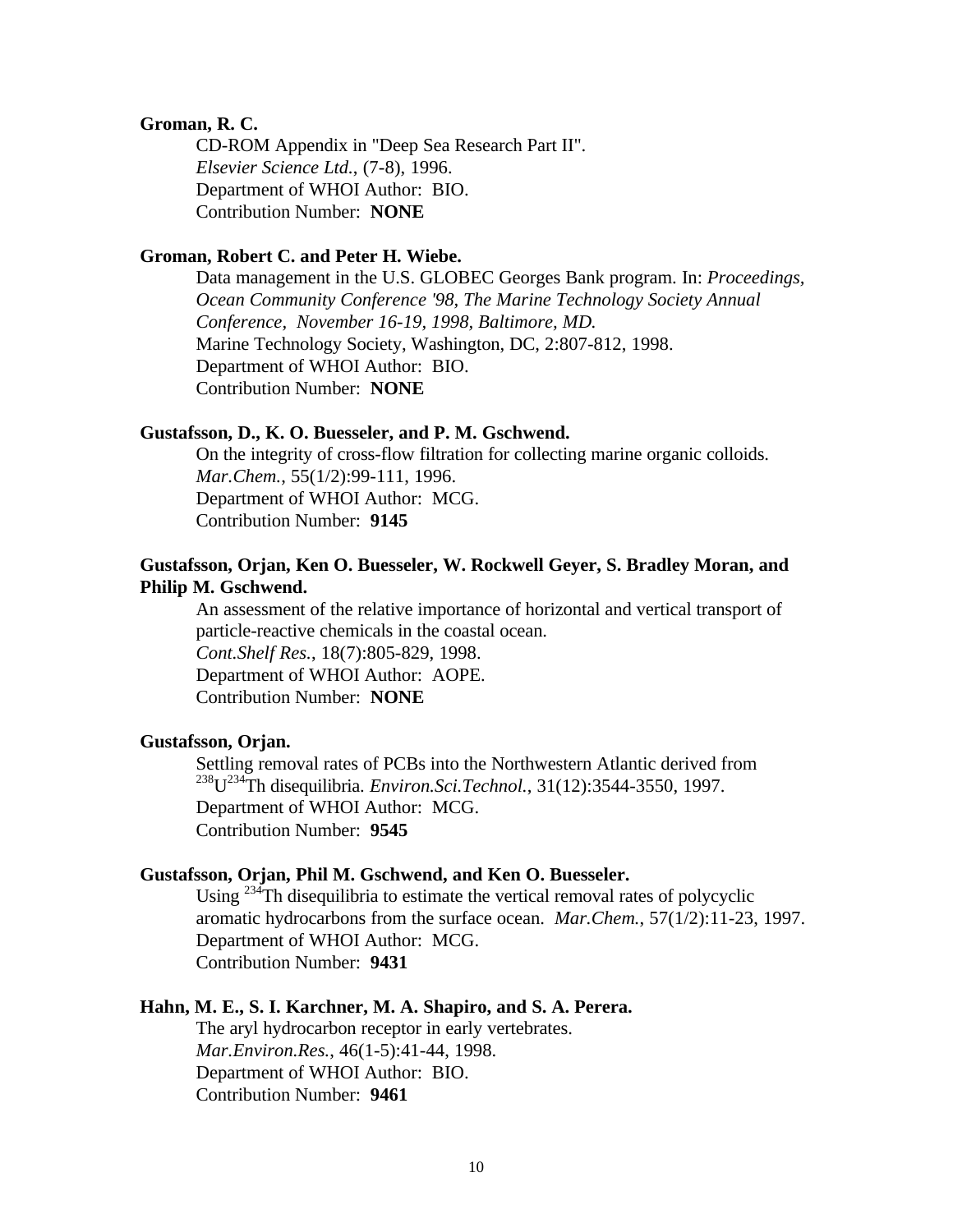### **Hahn, Mark E.**

Mechanisms of innate and acquired resistance to dioxin-like compounds. *Rev.Toxicol., Ser.B*, 2(5-6):395-443, 1998. Department of WHOI Author: BIO. Contribution Number: **9676**

## **Halanych, Kenneth M.**

Lagomorphs misplaced by more characters and fewer taxa. *Sys.Biol.*, 47(1):138-146, 1998. Department of WHOI Author: BIO. Contribution Number: **NONE**

### **Hall, Melinda M., Pearn P. Niiler, and William J. Schmitz, Jr.**

Circulation in the eastern North Pacific: Results from a current meter array along 152°W. *Deep-Sea Res.*, 44(7):1127-1146, 1997. Department of WHOI Author: PO. Contribution Number: **8746**

### **Halpern, David, Michael Freilich, and Robert A. Weller.**

Arabian Sea surface winds and ocean transports determined from ERS-1 scatterometer. *J.Geophys.Res.*, 103(C4):7799-7805, 1998. Department of WHOI Author: PO. Contribution Number: **9410**

#### **Hanson, Kurt A., Tetsu Hara, Erik J. Bock, and Andrey B. Karachintsev.**

Estimate of directional surface wave spectra from a towed research catamaran. *J.Atmos.Ocean.Technol.*, 14(6):1467-1482, 1997. Department of WHOI Author: AOPE. Contribution Number: **9311**

### **Hara, Tetsu, Erik J. Bock, James B. Edson, and Wade McGillis.**

Observation of short wind waves in coastal waters. *J.Phys.Oceanogr.*, 28(7):1425-1438, 1998. Department of WHOI Author: AOPE. Contribution Number: **9562**

### **Harbison, G. R.**

The parasites and predators of Thaliacea. *In: The Biology of Pelagic Tunicates,* Q. Bone, ed. Oxford University Press Oxford England, :187-214, 1998. Department of WHOI Author: BIO. Contribution Number: **NONE**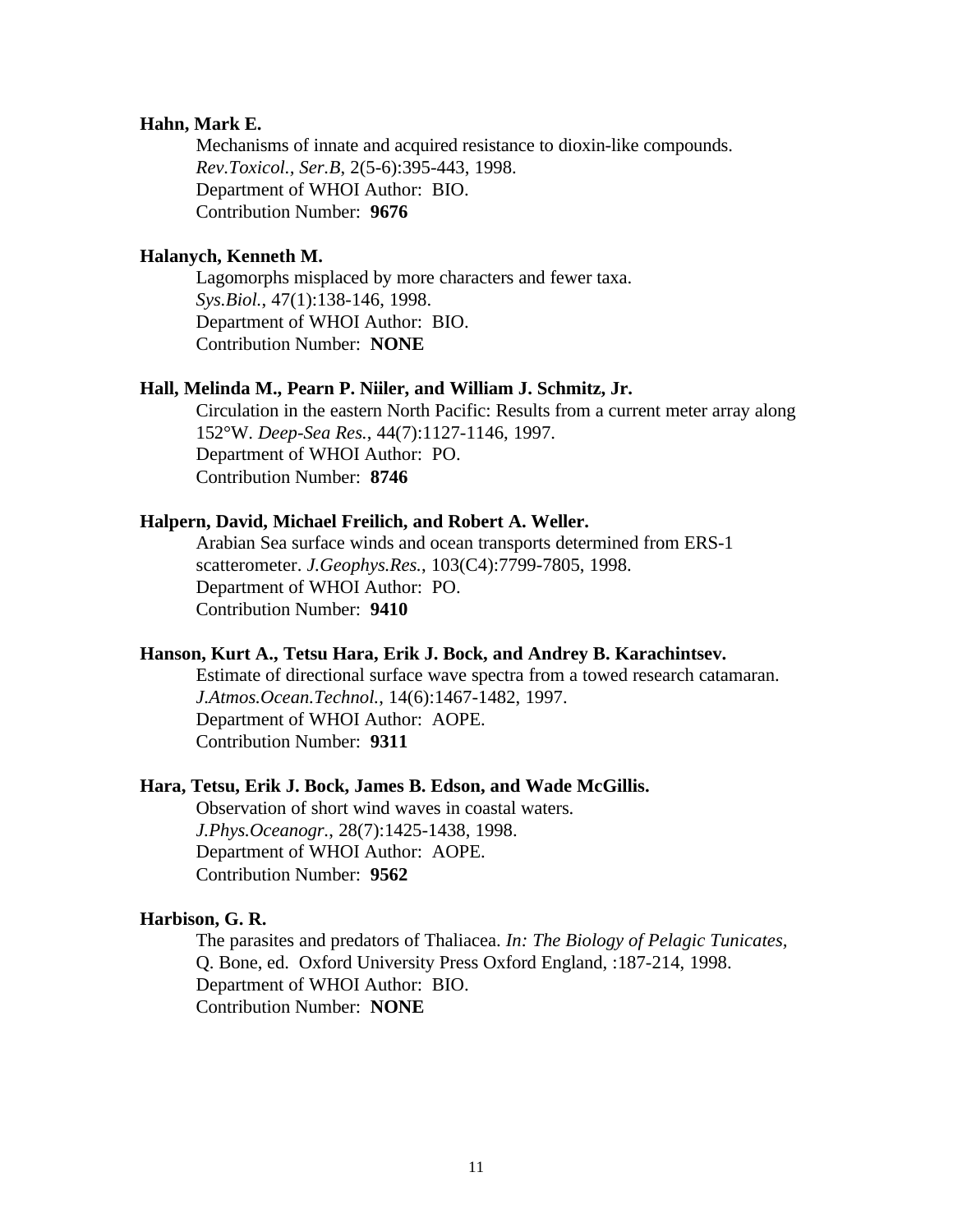## **Hill, A. E., B. M. Hickey, F. A. Shillington, P. T. Strub, K. H. Brink, E. D. Barton, and A. C. Thomas.**

Eastern boundaries coastal segment (E). In: *The Sea: The Global Coastal Ocean: Regional Studies and Syntheses*. Allan R. Robinson and Kenneth H. Brink, eds. John Wiley & Sons, Inc., NY, 11:29-67, 1998. Department of WHOI Author: PO. Contribution Number: **NONE**

## **Hill, Richard W., Bradley A. White, Matthew T. Cottrell, and John W. Dacey.**

Virus-mediated total release of dimethylsulfoniopropionate from marine phytoplankton: A potential climate process. *Aquat.Microb.Ecol.*, 14:1-6, 1998. Department of WHOI Author: BIO. Contribution Number: **NONE**

## **Hirth, G., J. W. Dunlap, and C. Teyssier.**

Dislocation creep regimes in naturally deformed quartz aggregates. In: *Atlas of Mylonitic and Fault-Related Rocks.* A. W. Snoke, J. A. Tullis, and V. R. Todd, eds. Princeton University Press, :500-501, 1998. Department of WHOI Author: GEOL. Contribution Number: **NONE**

### **Hirth, G. and J. Tullis.**

Dislocation creep regimes in experimentally deformed quartz aggregates. In: *Atlas of Mylonitic and Fault-Related Rocks.* A. W. Snoke, J. A. Tullis, and V. R. Todd, eds. Princeton University Press, :496-499, 1998. Department of WHOI Author: GEOL. Contribution Number: **NONE**

## **Holland, P. M., R. V. Mustacich, J. F. Everson, and J. W. H. Dacey**

Miniaturized gas chromatography instrumentation for DMS in the marine atmosphere. In: *Recent Advances in Marine Science and Technology '96,* Narenddra Saxena, ed. Seventh Pacific Congress on Marine Science and Technology (PACON 96), Honolulu, HI, 17-20 June 1996, :277-286, 1997. Department of WHOI Author: BIO. Contribution Number: **NONE**

## **Honda, Makio C., Masashi Kusakabe, Shigeto Nakabayashi, Steven J. Manganini, and Susumu Honjo.**

Change in  $pCO<sub>2</sub>$  through biological activity in the margin seas of the western North Pacific: The efficiency of the biological pump estimated by a sediment trap experiment. *J.Oceanogr.(Tokyo)*, 53(6):645-662, 1997. Department of WHOI Author: GEOL. Contribution Number: **NONE**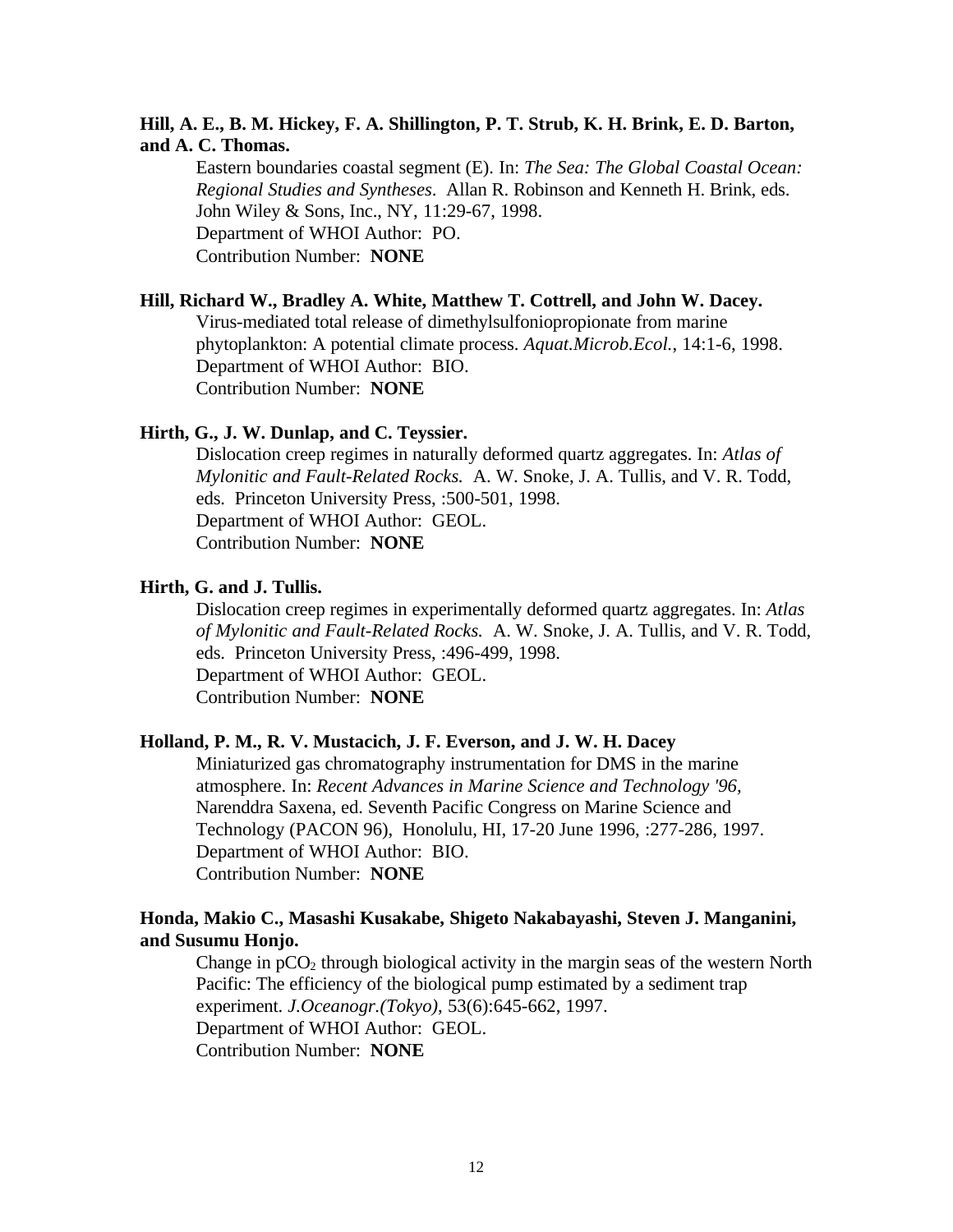### **Honnorez, Jose J., Jeffrey C. Alt, and Susan E. Humphris.**

Vivisection and autopsy of active and fossil hydrothermal alterations of basalt beneath and within the TAG hydrothermal mound. In: *Proc.Ocean Drill.Prog., Sci.Res*., S.E. Humphris, P.M. Herzig, D.J. Miller and R. Zierenberg, eds. College Station, TX, 158:231-246, 1998. Department of WHOI Author: GEOL. Contribution Number: **NONE**

### **Hosom, David S.**

Air-sea interaction observations from buoys and VOS*.* In: *Proceedings, Ocean Community Conference '98, The Marine Technology Society Annual Conference, November 16-19, 1998*, Baltimore, MD. Marine Technology Society, Washington, DC, 1:16-20, 1998. Department of WHOI Author: PO. Contribution Number: **NONE**

## **Huang, Rui Xin.**

Mixing and energetics of the oceanic thermohaline circulation. *J.Phys.Oceanogr.*, 29:727-746, 1999. Department of WHOI Author: PO. Contribution Number: **9405**

### **Huang, Rui Xin and Joseph Pedlosky.**

Climate variability inferred from a layered model of the ventilated thermocline. *J.Phys.Oceanogr.*, 29:779-790, 1999. Department of WHOI Author: PO. Contribution Number: **9697**

### **Huang, Rui Xin.**

The future of physical oceanography: A personal view. Available:http://www.joss.ucar.edu/joss\_psg/project/oce\_workshop/apropos/ presentations/huang.html. (version current at 21 January 1998*)*, 1998. Department of WHOI Author: PO. Contribution Number: **NONE**

## **Humphris, Susan.**

Ridge (Ridge Inter-Disciplinary Global Experiments). *Oceanus*, 41(1):7, 1998. Department of WHOI Author: GEOL. Contribution Number: **NONE**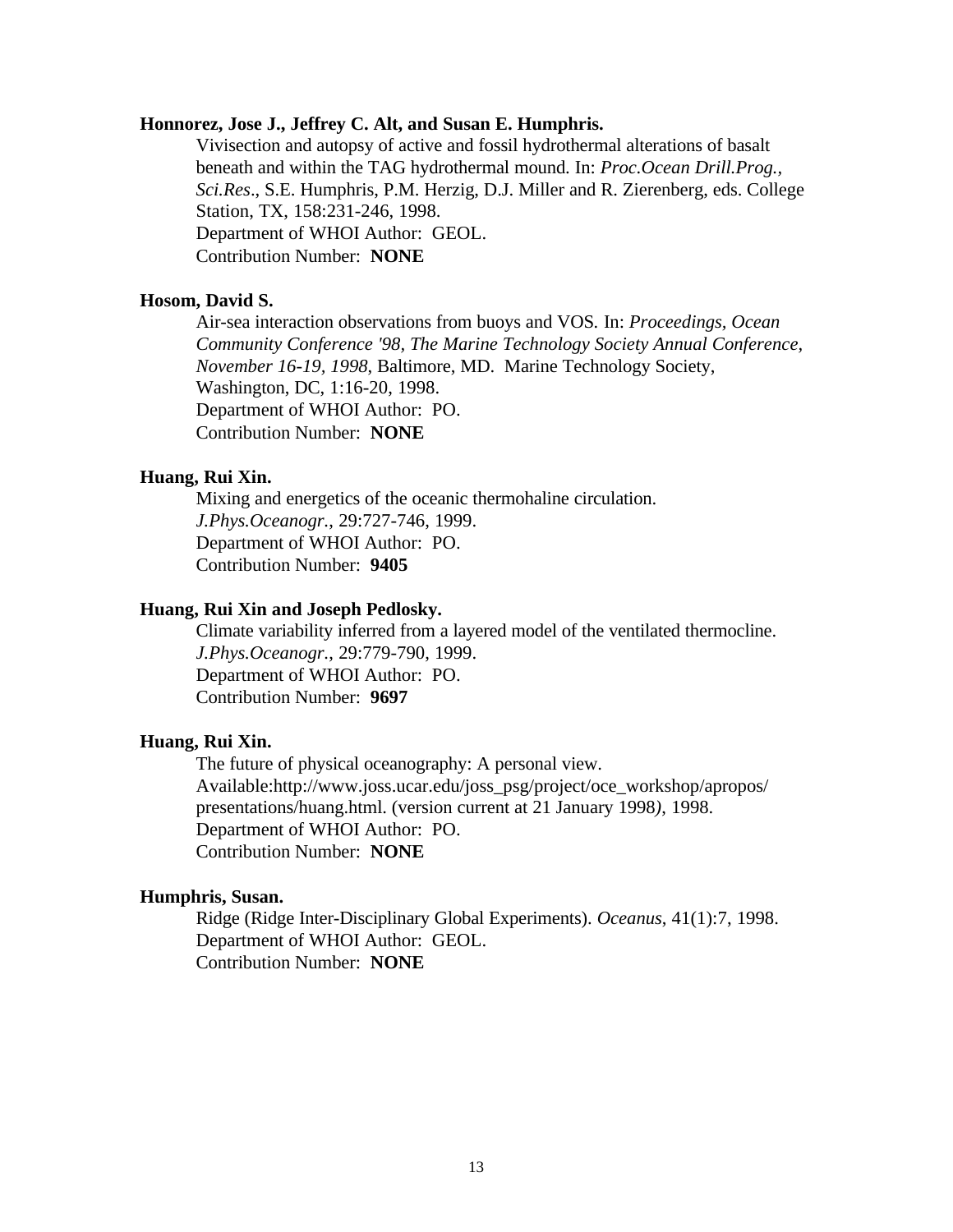## **Humphris, Susan E., Jeffrey C. Alt, Damon H. A. Teagle, and Jose J. Honnorez.**

Geochemical changes during hydrothermal alteration of basement in the stockwork beneath the active TAG hydrothermal mound. In: *Proc.Ocean Drill.Prog., Sci.Res.,* S.E. Humphris, P.M. Herzig, D.J. Miller and R. Zierenberg, eds. College Station, TX, 158:255-276, 1998. Department of WHOI Author: GEOL. Contribution Number: **9396**

## **Huuskonen, Sirpa E., Mark E. Hahn, and Pirjo Lindstrom-Seppa.**

A fish hepatoma cell line (PLHC-1) as a tool to study cytotoxicity and CYP1A induction properties of cellulose and wood chip extracts. *Chemosphere*, 36(14):2921-2932, 1998. Department of WHOI Author: BIO. Contribution Number: **9466**

### **Ito, Garrett, Yang Shen, Greg Hirth, and Cecily J. Wolfe.**

Mantle flow, melting, and dehydration of the Iceland mantle plume. *Earth Planet.Sci.Lett.*, 165(1):81-96, 1999. Department of WHOI Author: GEOL. Contribution Number: **NONE**

### **Jannasch, Holger W.**

Microbiological studies at Guaymas Basin near 21ºN EPR hydrothermal vent sites: Brief cruise report. *InterRidge News*, 7(2):11, 1998. Department of WHOI Author: BIO. Contribution Number: **NONE**

## **Jin, Di and Hauke L. Kite-Powell.**

Cost assessment for abyssal seafloor waste isolation. *J.Mar.Syst.*, 14(3-4):289-303, 1998. Department of WHOI Author: MPC Contribution Number: **9119**

## **Johns, W. E., T. N. Lee, R. C. Beardsley, J. Candela, R. Limeburner, and B. Castro.**

Annual cycle and variability of the North Brazil Current. *J.Phys.Oceanogr.*, 28(1):103-128, 1998. Department of WHOI Author: PO. Contribution Number: **NONE**

## **Joyce, Terrence M., Glenn A. Cannon, Dave Pashinski, Karl R. Helfrich, and Stephanie A. Harrington.**

Vertical and temporal vorticity observations at Juan De Fuca Ridge: Hydrothermal signatures. *Geophys.Res.Lett.*, 25(10):1741-1744, 1998. Department of WHOI Author: PO. Contribution Number: **9641**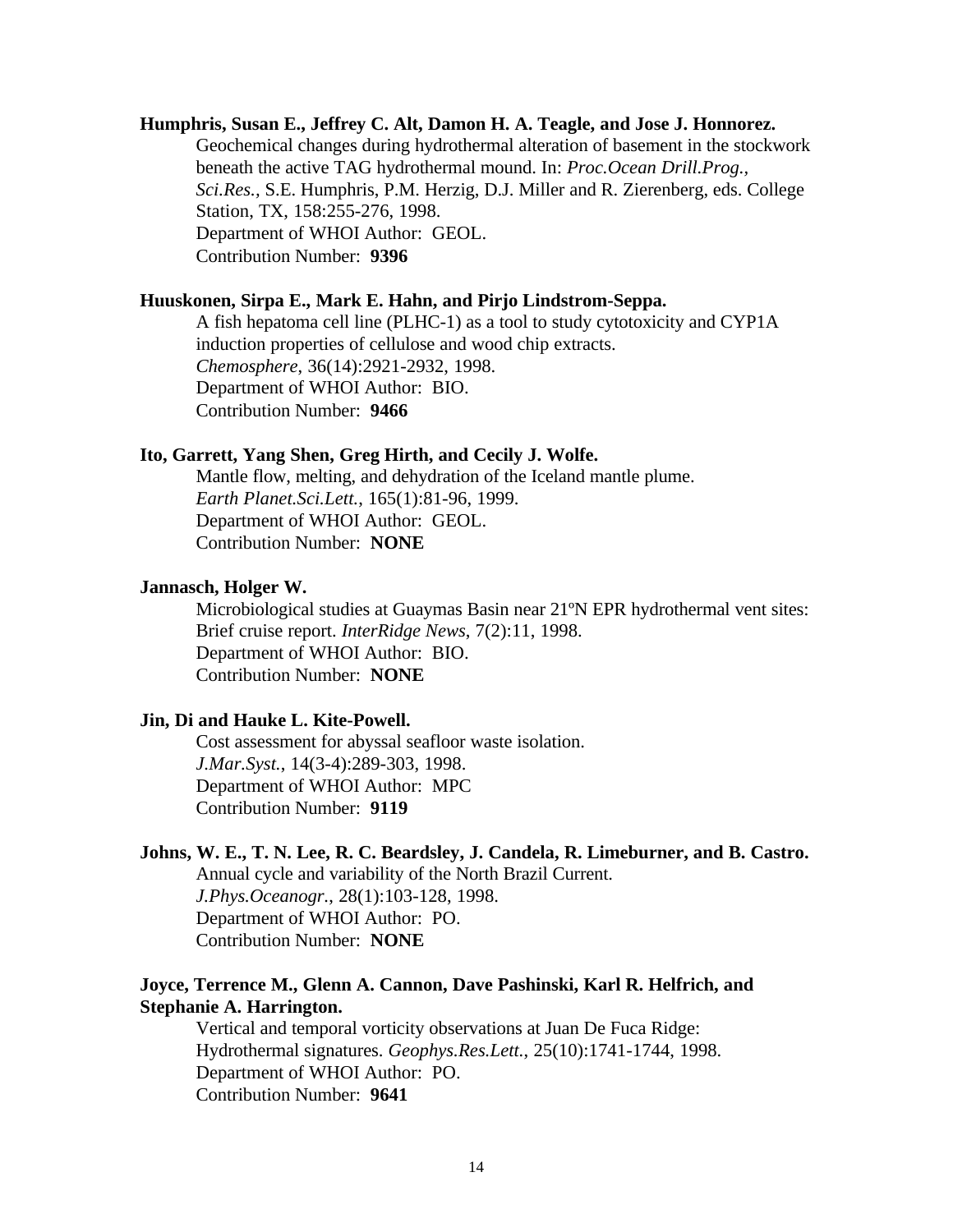#### **Keigwin, L. D. and Edward A. Boyle.**

Surface and deep ocean variability in the northern Sargasso Sea during marine isotope stage 3. *Paleoceanography*, 14(2):164-170, 1999. Department of WHOI Author: GEOL. Contribution Number: **NONE**

## **Kelemen, Peter.**

Melt extraction from the mantle beneath mid-ocean ridges. *Oceanus*, 31:23-28, 1998. Department of WHOI Author: GEOL. Contribution Number: **NONE**

## **Kelly, Kathryn A., Robert C. Beardsley, Richard Limeburner, and Kenneth H. Brink.**

Variability of the near-surface eddy kinetic energy in the California Current based on altimetric, drifter, and moored current data. *J.Geophys.Res.*, 103(C6):13067-13083, 1998. Department of WHOI Author: PO. Contribution Number: **NONE**

## **Kinsey, James C.**

Drag characterization in the autonomous benthic explorer. *Oceans '98*, 3:1696-1700, 1998. Department of WHOI Author: AOPE. Contribution Number: **9734**

## **Kite-Powell, H. L., P. Hoagland, and Di Jin.**

Policy, law, and public opposition: the prospects for abyssal ocean waste disposal in the United States. *J.Mar.Syst.*, 14(3-4):377-396, 1998. Department of WHOI Author: MPC. Contribution Number: **9053**

#### **Kite-Powell, Hauke L., and Di Jin.**

Risk factors for groundings and collisions in U.S. port approaches. In: *Proceedings, Ocean Community Conference '98, The Marine Technology Society Annual Conference, November 16-19, 1998, Baltimore, MD.* Marine Technology Society, Washington, DC, 2:775-779, 1998. Department of WHOI Author: MPC, AOPE. Contribution Number: **NONE**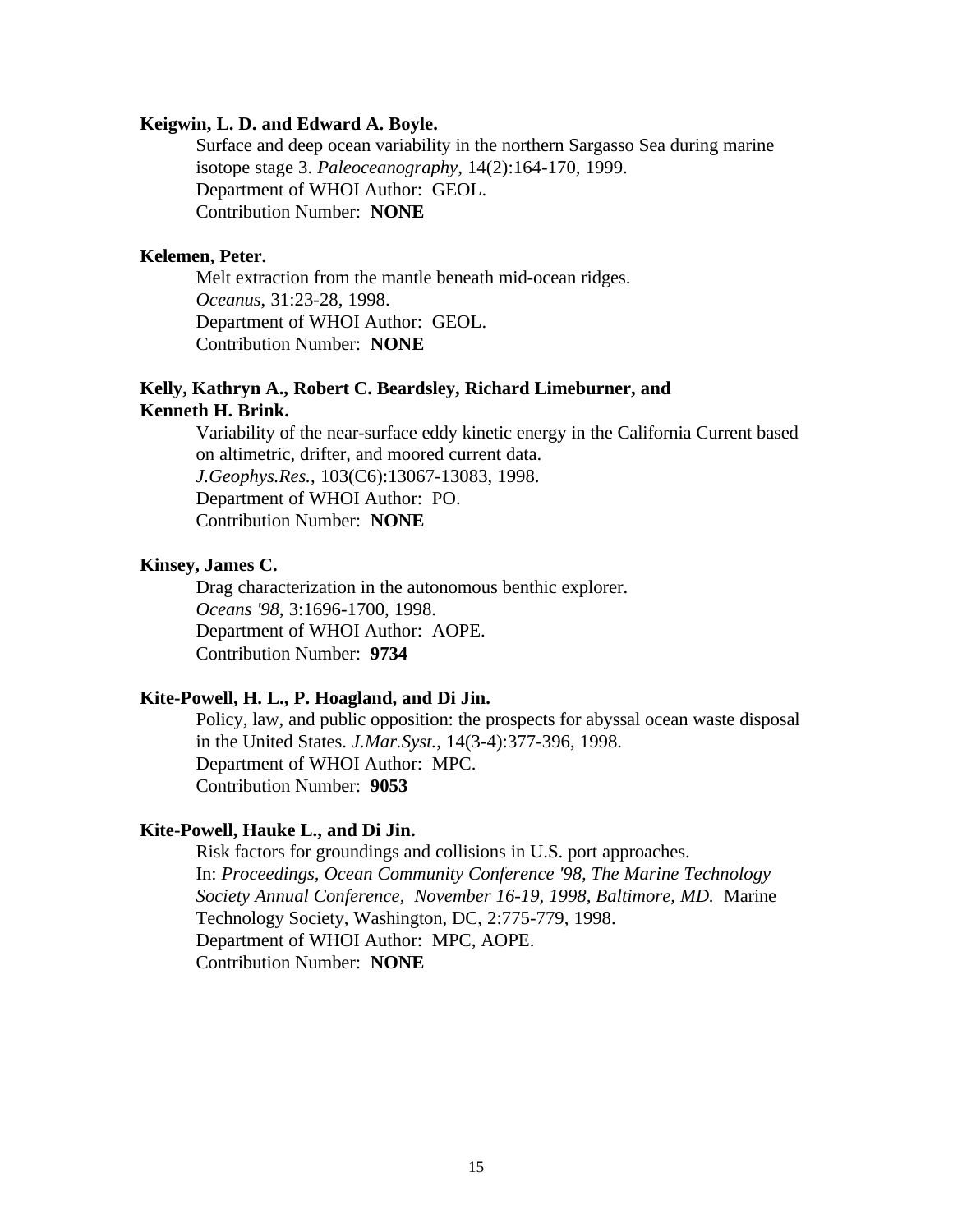## **Kokinos, John P., Timothy I. Eglinton, Miguel A. Goni, Jaap J. Boon, and Pamela A. Martoglio.**

Characterization of a highly resistant biomacromolecule in the cell wall of a marine dinoflagellate resting cyst. *Org.Chem.*, 28(5):265-288, 1998. Department of WHOI Author: BIO. Contribution Number: **9345**

## **Krekeler, D., A. Teske, and H. Cypionka.**

Strategies of sulfate-reducing bacteria to escape oxygen stress in a cyanobacterial mat. *FEMS Microbiol.Ecol.*, 25(2):89-96, 1998. Department of WHOI Author: BIO. Contribution Number: **NONE**

### **Ledwell, James R., Andrew J. Watson, and Clifford S. Law.**

Mixing of a tracer in the pycnocline. *J.Geophys.Res.:C*, 103(10):21499-21529, 1998. Department of WHOI Author: AOPE. Contribution Number: **9490**

## **Legg, S., J. McWilliams, and J. Gao.**

Localization of deep ocean convection by a mesoscale eddy. *J.Phys.Oceanogr.*, 28(5):944-970, 1998. Department of WHOI Author: PO. Contribution Number: **NONE**

### **Legg, Sonya and John Marshall.**

The influence of the ambient flow on the spreading of convected water masses. *J.Mar.Res.*, 56:107-139, 1998. Department of WHOI Author: PO. Contribution Number: **NONE**

### **Loder, John W., Brian Petrie, and Glen Gawarkiewicz.**

The coastal ocean of northeastern North America: A large-scale view coastal segment (1,W). In: *The Sea*. Allan R. Robinson and Kenneth H. Brink, eds., 11:105-133, 1998. Department of WHOI Author: PO. Contribution Number: **8964**

### **Luyten, James.**

Welcome to SNEAP. *Symposium of North-Eastern Accelerator Personnel: Woods Hole Oceanographic Institution, Woods Hole, USA, October 27-30, 1996.* Karl F. von Reden and Robert J. Schneider, eds. World Scientific Publishing Co. Pte. Ltd., Singapore, New Jersey, :1-2, 1998. Department of WHOI Author: ADMIN. Contribution Number: **NONE**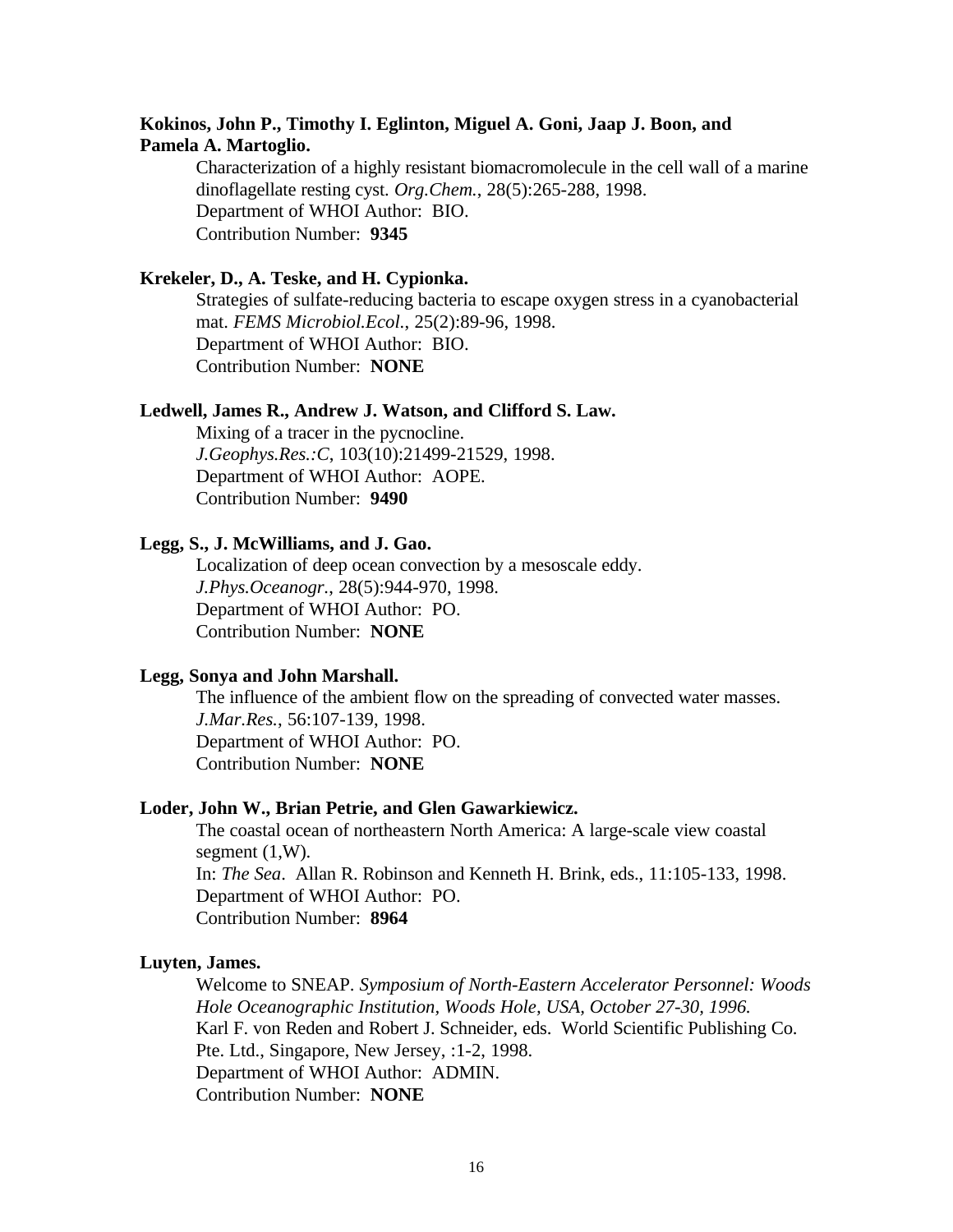# **Lynch, Daniel R., Wendy C. Gentleman, Dennis McGillicuddy, and Cabell S. Davis.**

Biological/physical simulations of *Calanus finmarchicus* population dynamics in the Gulf of Maine. *Mar.Ecol.Prog.Ser.*, :169:189-210, 1998. Department of WHOI Author: AOPE. Contribution Number: **9689**

# **MacLeod, C. J., H. J. B. Dick, S. Allerton, P. T. Robinson, L. A. Coogan,**

**S. J. Edwards, A. Galley, K. M. Gillis, G. Hirth, A. G. Hunter, D. Hutchinson,**

## **A. J. Kvassnes, J. H. Natland, M. H. Salisbury, E. S. Schandl, D. S. Stakes,**

## B. **G. M. Thompson, and M. A. Tivey, ,**

Geological mapping of slow-spread lower ocean crust: A deep-towed video and wireline rock drilling survey of Atlantis Bank (ODP Site 735, SW Indian Ridge). *InterRidge News*, 7(2):39-43, 1998. Department of WHOI Author: GEOL. Contribution Number: **NONE**

## **Madin, L. P., J. E. Purcell, and C. B. Miller.**

Abundance and grazing effects of *Cyclosalpa bakeri* in the subarctic Pacific. *Mar.Ecol.Prog.Ser.*, 157:175-183, 1997. Department of WHOI Author: BIO. Contribution Number: **9505**

## **Mahrt, L., D. Vickers, J. Edson, Jielun Sun, J. Hojstrup, J. Hare, and J. M. Wilczak.**

Heat flux in the coastal zone. *Bound.-Layer Meteorol.*, 86(3):421-446, 1998. Department of WHOI Author: AOPE. Contribution Number: **NONE**

## **Manning, J. P. and R. C. Beardsley.**

Assessment of Georges Bank recirculation from Eulerian current observations in the Great South Channel. *Deep-Sea Res.*, 43(7-8):1575-1600, 1996. Department of WHOI Author: PO. Contribution Number: **NONE**

## **Mariano, Arthur J., Gary L. Hitchcock, Carin J. Ashjian, Donald B. Olson, Tom Rossby, Edwad Ryan, and Sharon L. Smith.**

Principal component analysis of biological and physical variability in a Gulf Stream meander crest. *Deep-Sea Res.I*, 43(9):1531-1565, 1996. Department of WHOI Author: BIO. Contribution Number: **NONE**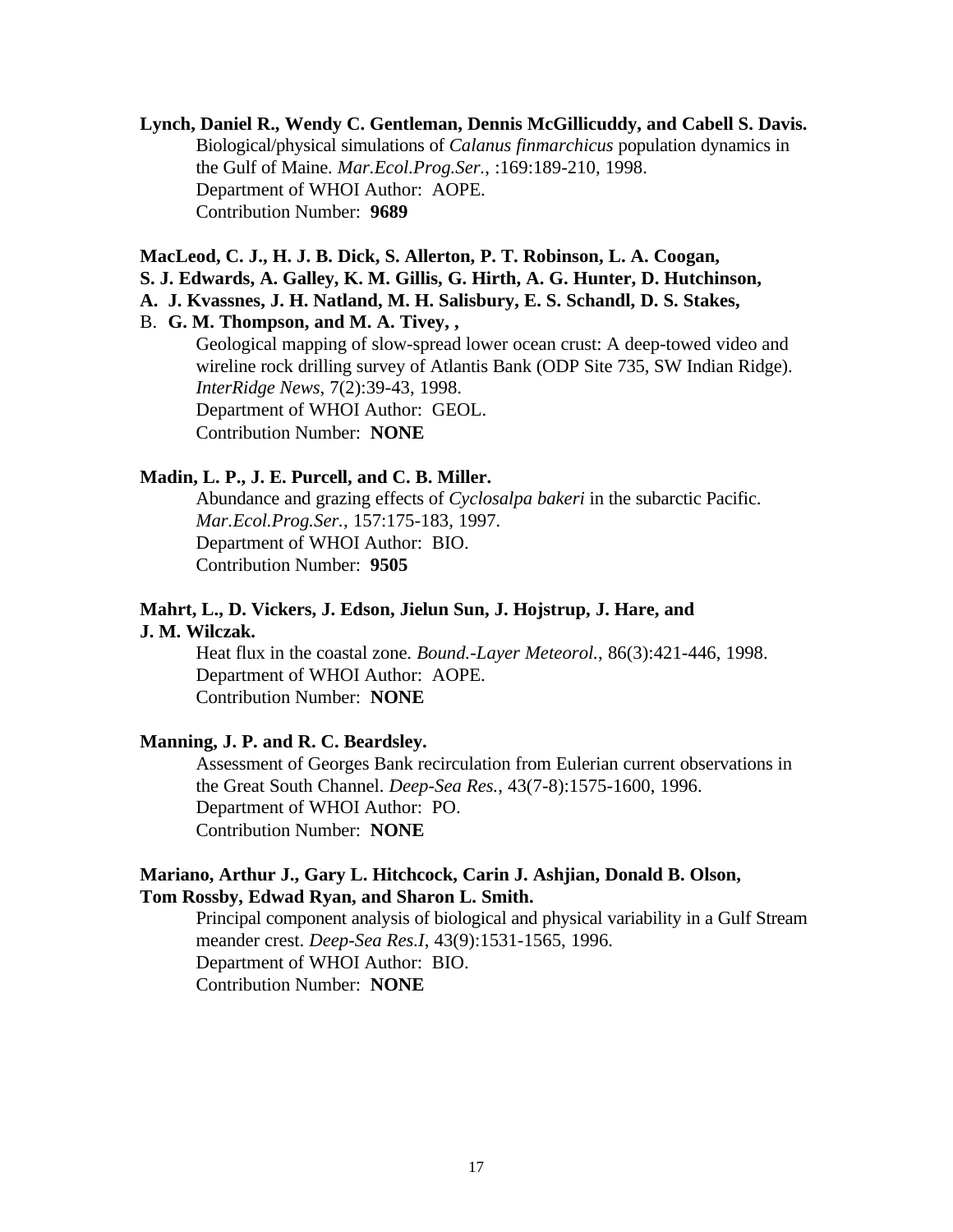## **Matsumoto, Takeshi, Peter B. Kelemen, Michael G. Braun, John F. Casey, Toshiya Fujiwara, Joshima Masato, Akira Takeuchi, and Satoru Kanda.**

Precise geological and geophysical mapping on both sides of the 15°20'N fracture zone on the MAR - tectonic extension and its consequent exposure of ultramafic and plutonic rocks along the magma-poor ridge axis (Mode'98 Leg1 Cruise). *InterRidge News*, 7(2):13-17, 1998.

Department of WHOI Author: GEOL.

Contribution Number: **NONE**

## **McCartney, Michael, Kathy Donohue, Ruth Curry, and C. Mauritzen.**

Did the overflow from the Nordic Seas intensify in 1996-1997? In: *International WOCE Newsletter*, Roberta Boscolo, ed. WOCE IPO, Southampton Oceanography Centre, UK, 31:3-7, 23, 1998. Department of WHOI Author: PO. Contribution Number: **NONE**

## **McDowell, J. E.**

Biological effects of toxic chemical contaminants in the Gulf of Maine. In: *Proceedings of the Gulf of Maine Ecosystem Dynamics: A scientific symposium and workshop (RARGOM Report, 97-1).* Gordon T. Wallace and Eugenia F. Braasch, eds. Regional Association for Research on the Gulf of Maine, Hanover, NH, :183-192, 1997. Department of WHOI Author: BIO. Contribution Number: **NONE**

## **McGillicuddy, D. J. and A. R. Robinson.**

Interaction between the oceanic mesoscale and the surface mixed layer. *Dyn.Atmos.Oceans*, 27(1/4):549-574, 1998. Department of WHOI Author: AOPE. Contribution Number: **9330**

## **Mills, Rachel A., Damon A. H. Teagle, and Margaret K. Tivey.**

Fluid mixing and anhydrite precipitation within the tag mound. In: *Proc.Ocean Drill.Prog., Sci.Res*. S.E. Humphris, P.M. Herzig, D.J. Miller and R. Zierenberg, eds. College Station, TX, 158:119-127, 1998. Department of WHOI Author: GEOL. Contribution Number: **NONE**

## **Moffett, James W.**

Progress Report VIII. Anthropogenic effects on the oceans. Available:http://www.joss.ucar.edu/joss\_psg/project/oce\_workshop/focus/ progress/paper\_eight.html (version current at 22 January 1998), 1998. Department of WHOI Author: MCG. Contribution Number: **NONE**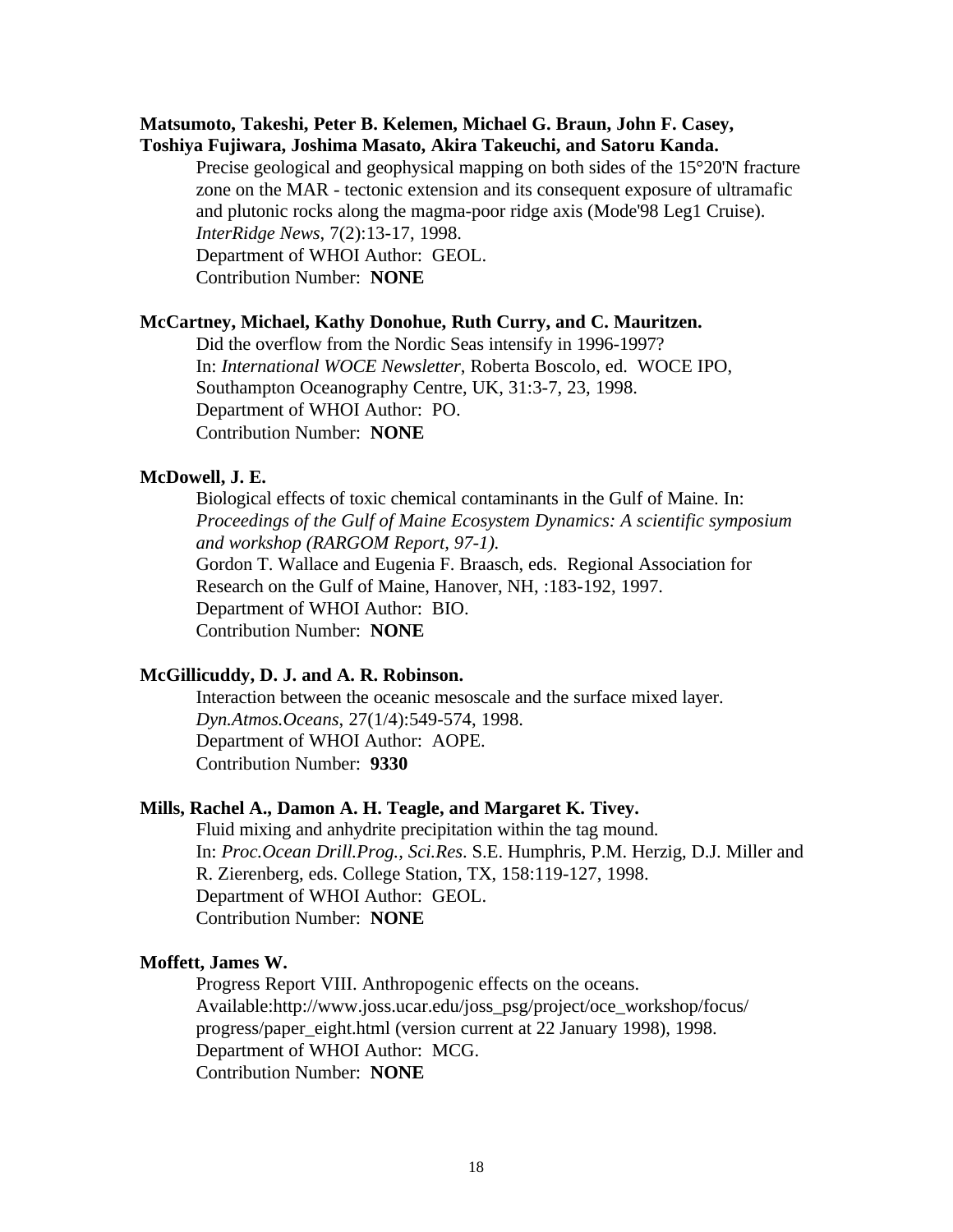## **Molinari, Robert L., Rana A. Fine, W. Douglas Wilson, Ruth G. Curry, Jeff Abell, and Michael S. McCartney.**

The arrival of recently formed Labrador Sea water in the Deep Western Boundary Current at 26.5°N. *Geophys.Res.Lett.*, 25(13):2249-2252, 1998. Department of WHOI Author: PO. Contribution Number: **9576**

### **Moore, Michael J., Roxanna M. Smolowitz, and John J. Stegeman.**

Stages of hydropic vacuolation in the liver of winter flounder (*Pleuronectes americanus*) from a chemically-contaminated sites. *Dis.Aquat.Org.*, 31:19-28, 1997. Department of WHOI Author: BIO. Contribution Number: **9468**

## **Morrison, Archie T., III and Albert J. Williams, 3rd .**

Near bottom velocity profile measurements using the field prototype of the BASS rake wave bottom boundary layer sensor. *Proc.Int.Symp.Ocean Wave Meas.Anal.*, 2:1088-1102, 1998. Department of WHOI Author: AOPE. Contribution Number: **9639**

## **Morrison, Archie T., III.**

The single axis sample volume of the BASS rake acoustics current sensor. *Oceans '98*, 1:239-243, 1998. Department of WHOI Author: AOPE. Contribution Number: **9733**

### **Mountain, D. G., G. A. Strout, and R. C. Beardsley.**

Surface heat flux in the Gulf of Maine. *Deep-Sea Res.*, 43(7-8):1533-1546, 1996. Department of WHOI Author: PO. Contribution Number: **NONE**

### **Mullineaux, Lauren.**

A tribute to Holger Jannasch, 1927-1998. *InterRidge News*, 7(2):12, 1998. Department of WHOI Author: BIO. Contribution Number: **NONE**

## **Nakamura, Masahiko, Ralf Bachmayer, Louis L. Whitcomb, and Mark Grosenbaugh.**

 $H<sub>T</sub>control of thruster for AUV.$ *Proc.Int.Offshore Polar Eng.Conf.*, 2:255-262, 1998. Department of WHOI Author: AOPE. Contribution Number: **NONE**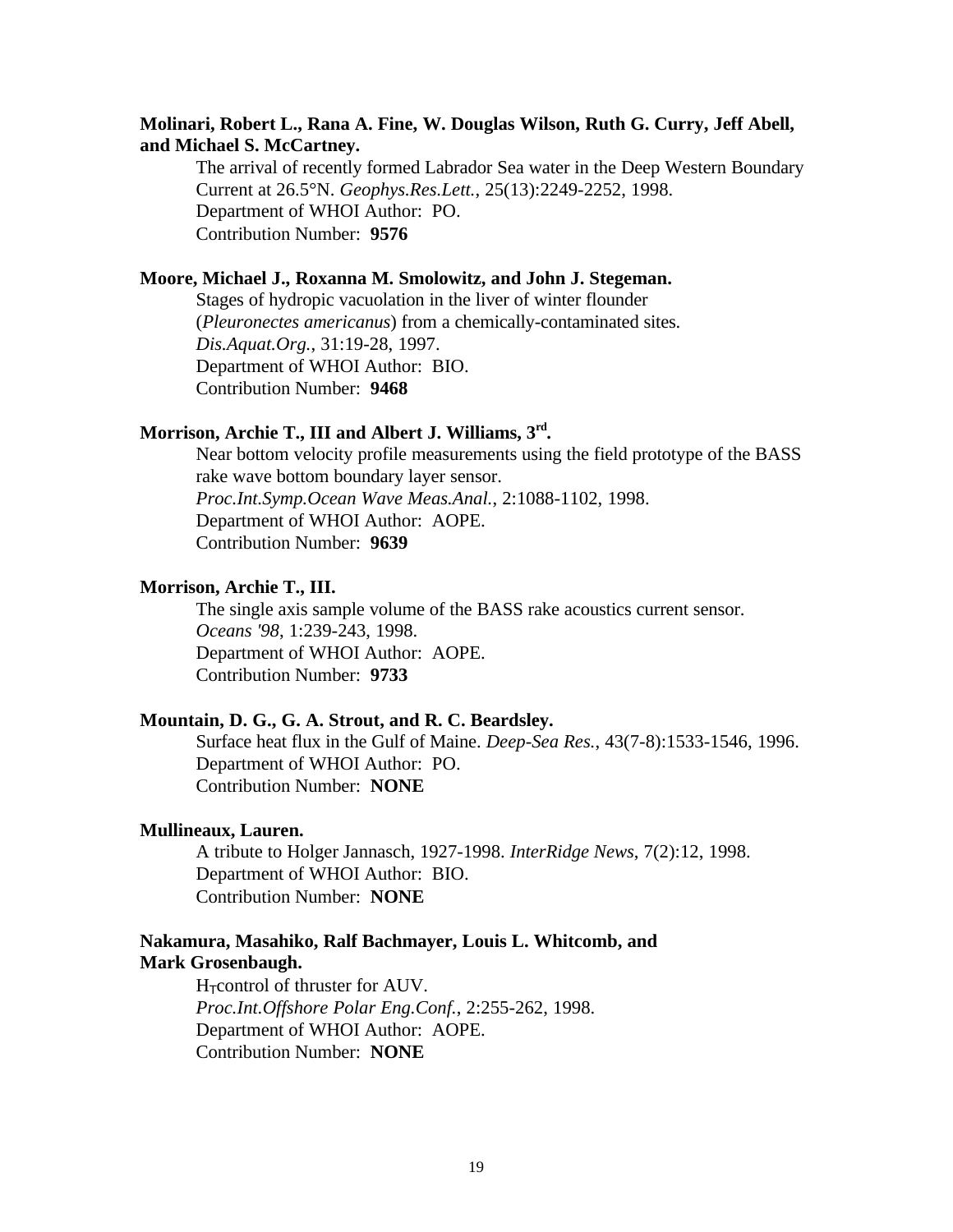### **Newell, C. R., D. E. Campbell, and S. M. Gallager.**

Development of the mussel aquaculture lease site model MUSMOD copyright: A field program to calibrate model formulations. *J.Exp.Mar.Biol.Ecol.*, 219(1-2):143-169, 1998. Department of WHOI Author: BIO. Contribution Number: **NONE**

### **Norris, R. D.**

Mass extinction: Cretaceous-Paleogene impact event. *McGraw-Hill Encyclopedia of Science and Technology 1999: Comprehensive Coverage of Recent Events and Research,* McGraw-Hill, New York, :219-221, 1998. Department of WHOI Author: GEOL. Contribution Number: **NONE**

### **Norris, R. D. and R. M. Corfield.**

*Isotope Paleobiology and Paleoecology.* Richard D. Norris and Richard M. Corfield, eds. The Paleontological Society Papers, Museum of Natural History, Pittsburgh, PA, 4:285 pp., 1998. Department of WHOI Author: GEOL. Contribution Number: **NONE**

### **Paillet, Jerome, Michel Arhan, and Michael S. McCartney.**

The spreading of Labrador Sea water in the North Atlantic. *J.Geophys.Res.*, 1013(C5):10223-10239, 1998. Department of WHOI Author: PO. Contribution Number: **9481**

### **Perez, Catalina Castell, Suzanne Roy, Maurice Levasseur, and Donald M. Anderson.**

Control of germination of *Alexandrium Tamarense* cysts from the lower St. Lawrence estuary (Canada). *J.Phycol.*, 34:242-249, 1998. Department of WHOI Author: BIO. Contribution Number: **9603**

### **Pesant S., L. Legendre, M. Gosselin, C. Ashjian, B. Booth, K. Daly, L. Fortier, H.-J. Hirche, J. Michaud, R. E. H. Smith, S. Smith, and W. O. Smith, Jr.**

Pathways of carbon cycling in the euphotic zone: The fate of large-sized phytoplankton in the Northeast Water Polynya. *J.Plankton Res.*, 20:1267-1291, 1998. Department of WHOI Author: BIO. Contribution Number: **NONE**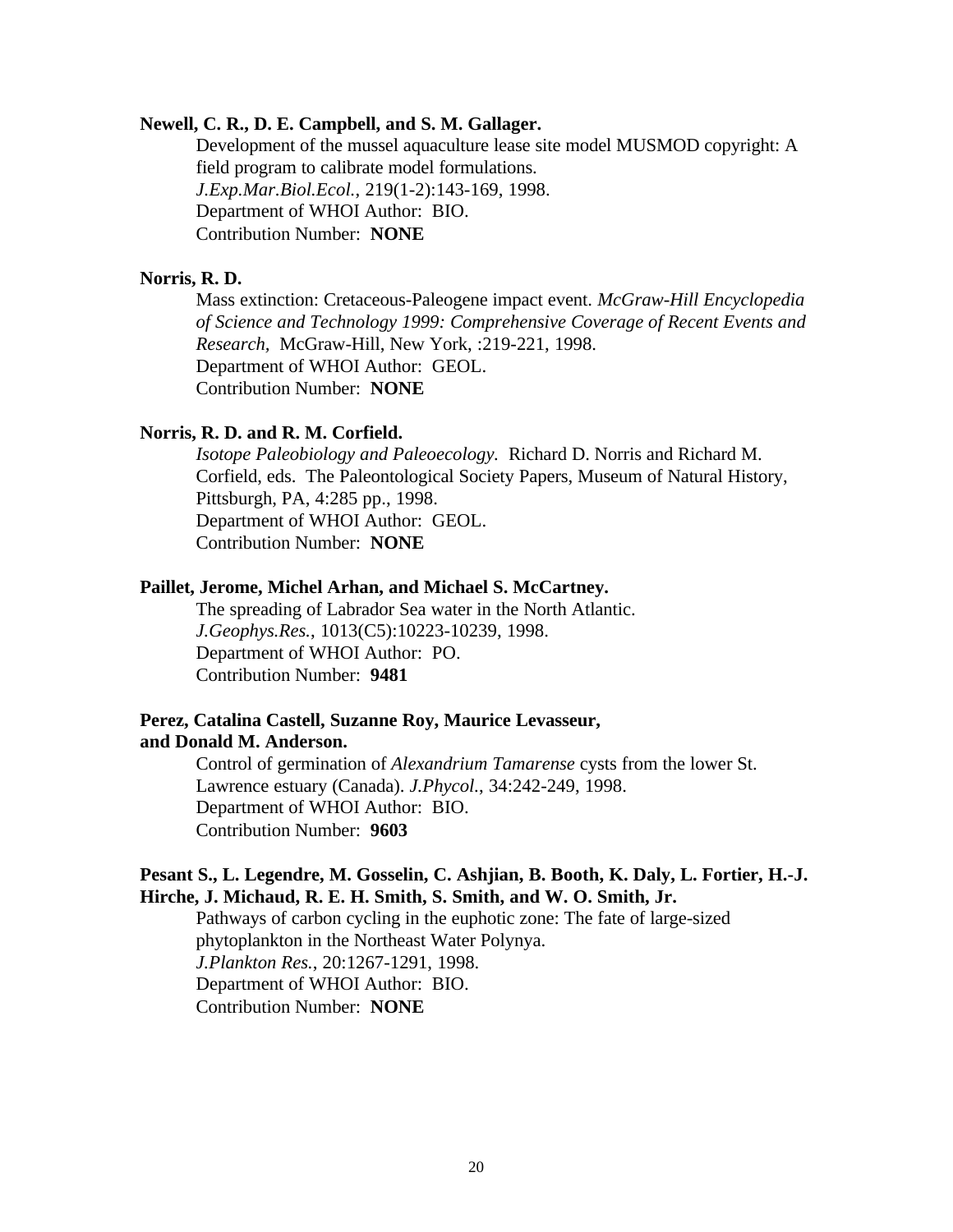#### **Pratt, L. J. and M. Chechelnitsky.**

Principles for capturing the upstream effects of deep sills in low resolution ocean models. *Dyn.Atmos.Oceans*, 26(1):1-25, 1997. Department of WHOI Author: PO. Contribution Number: **NONE**

### **Price, James F. and Jiayan Yang.**

Marginal sea overflows for climate simulations. In: *Ocean Modeling and Parameterization*, E. P. Chassignet and J. Verron, eds. Kluwer Academic Publishers, :155-170, 1998. Department of WHOI Author: PO. Contribution Number: **NONE**

## **Price, James F.**

Parameterization of the fair weather Ekman layer. In*: Ocean Modeling and Parameterization*, E. P. Chassignet and J. Verron, eds. Kluwer Academic Publishers, :121-134, 1998. Department of WHOI Author: PO. Contribution Number: **NONE**

## **Qi, Yu-zao, Hong Ying, Zheng Lei, David M. Kulis, and Donald M. Anderson.**

Dinoflagellate cysts from recent marine sediments of the south and East China Seas. *Asian Mar.Biol.*, 13:87-103, 1996. Department of WHOI Author: BIO. Contribution Number: **NONE**

### **Rajan, S. D., J. A. Doutt, and W. M. Carey.**

Inversion for the compressional wave speed profile of the bottom from synthetic aperture experiments conducted in the Judson Canyon area. *IEEE J.Ocean.Eng.*, 23(3):174-187, 1998. Department of WHOI Author: AOPE. Contribution Number: **NONE**

#### **Ralph A. Stephen.**

Ocean seismic network seafloor observatories. *Oceanus*, 31:33-37, 1998. Department of WHOI Author: GEOL. Contribution Number: **NONE**

### **Rengefors, Karin and Donald M. Anderson.**

Environmental and endogenous regulation of cyst germination in two fresh-water dinoflagellates. *J.Phycol.*, 34:568-577, 1998. Department of WHOI Author: BIO. Contribution Number: **9564**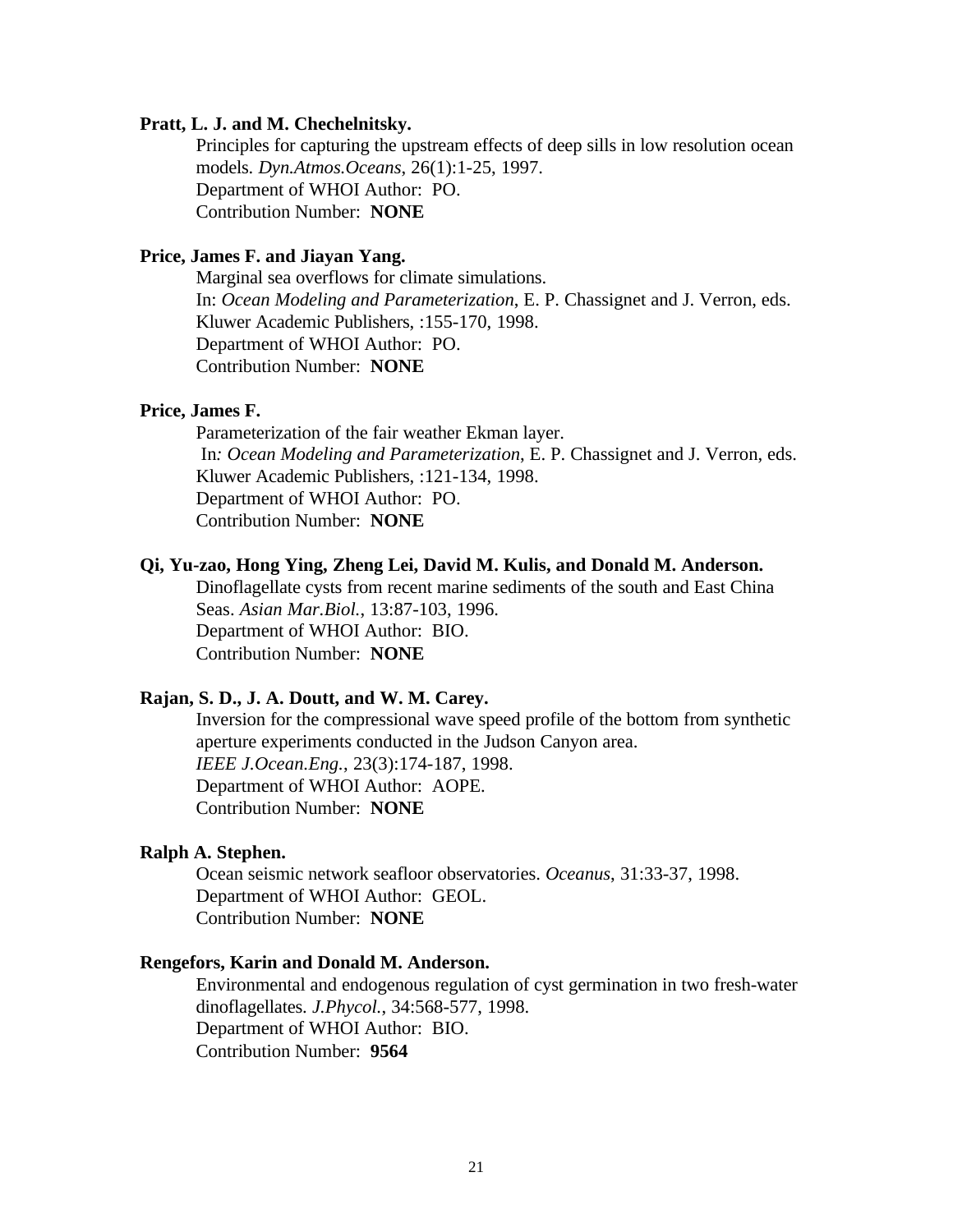### **Sayers, Craig P., Richard P. Paul, Louis L. Whitcomb, and Dana R. Yoerger.**

Teleprogramming for subsea teleoperation using acoustic communication. *IEEE J.Oceanic Eng.*, 23(1):60-71, 1998. Department of WHOI Author: AOPE. Contribution Number: **9216**

## **Schlezinger, Jennifer J., Carol Parker, Daryyl C. Zeldin, and John J. Stegeman.**

Arachidonic acid metabolism in the marine fish *Stenotomus chrysops* (scup) and the effects of cytochrome P4501A inducers. *Arch.Biochem.Biophys.*, 353(2):265-275, 1998. Department of WHOI Author: BIO. Contribution Number: **9609**

## **Schneider, R. J. and K. F. von Reden.**

A correction for aberrations in the Woods Hole recombinator. *Symposium of North-Eastern Accelerator Personnel: Woods Hole Oceanographic Institution, Woods Hole, USA, October 27-30, 1996.* Karl F. von Reden and Robert J. Schneider, eds. World Scientific Publishing Co. Pte. Ltd., Singapore, New Jersey, :123-128, 1998. Department of WHOI Author: GEOL. Contribution Number: **NONE**

### **Shalapenok, L. S. and A. A. Shalapenok.**

Spatial distribution and composition heterogeneity of the populations of picoplankton cyanobacteria *Synechococcus spp*. in the Black Sea. *Oceanology*, 37(4):492-496, 1997. Department of WHOI Author: BIO. Contribution Number: **NONE**

### **Shalapenok, L. S. and A. A. Shalapenok.**

Heterogeneous pigment composition of phycoerythrin-containing picocyanobacteria *Synechoccus spp*. in the Black Sea. *Microbiology*, 66(1):80-84, 1997. Department of WHOI Author: BIO. Contribution Number: **NONE**

### **Shalapyonok, A., Shalapyonok, L. S., and R. J. Olson.**

Ultradian growth in *Prochlorococcus spp*. *Appl.Environ.Microbiol.*, 64(3):1066-1069, 1998. Department of WHOI Author: BIO. Contribution Number: **NONE**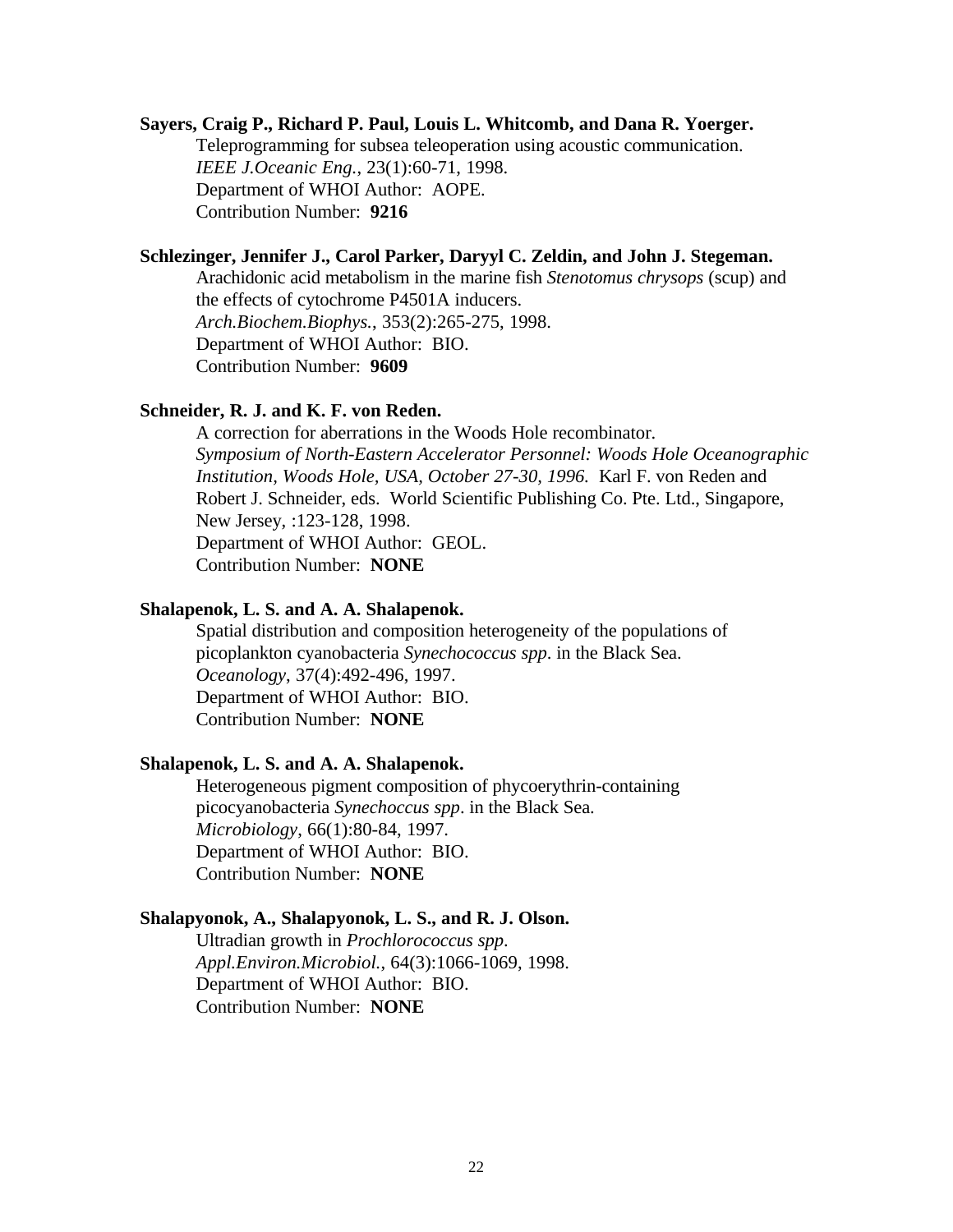## **Shaumeyer, J. N., Carl C. Gaither, III, Peter H. Young, John M. Borden, Erik Mollo-Christensen, David Provost, Walter Paul, and Jim Irish.**

An oceanographic buoy with interactive satellite communications. In: *Proceedings, Ocean Community Conference '98, The Marine Technology Society Annual Conference, November 16-19, 1998, Baltimore, MD.* Marine Technology Society, Washington, DC, 1:119-123, 1998. Department of WHOI Author: AOPE. Contribution Number: **NONE**

### **Sherman, K., A. Solow, J. Jossi, and J. Kane.**

Biodiversity and abundance of the zooplankton of the Northeast Shelf ecosystem. *ICES J.Mar.Sci.*, 55(4):730-738, 1998. Department of WHOI Author: BIO. Contribution Number: **NONE**

### **Signell R. P., W. R. Geyer, and Gail C. Kineke.**

Lateral trapping of sediment in a partially mixed estuary. In: *Physics of Estuaries and Coastal Seas. Proceedings of the 8th International Biennial Conference on Physics of Estuaries and Coastal Seas.* The Hague, Netherlands, 9-12 September 1996, :115-124, 1998. Department of WHOI Author: AOPE. Contribution Number: **9457**

### **Simpson, James J. and Jason I. Gobat.**

Improved cloud detection for daytime AVHRR scenes over land. *Remote Sens.Environ.*, 55:21-49, 1996. Department of WHOI Author: AOPE. Contribution Number: **NONE**

### **Singh, Hanumant, Steve Lerner, Keith von der Heydt, and Bradley A. Moran.**

An intelligent dock for an autonomous ocean sampling network. *Oceans '98*, 3:1459-62, 1998. Department of WHOI Author: AOPE. Contribution Number: **NONE**

### **Singh, Hanumant, Jonathan Howland, Dana Yoerger, and Louis Whitcomb.**

Quantitative photomosaicking of underwater imagery. *Oceans '98*, 1:263-266, 1998. Department of WHOI Author: AOPE. Contribution Number: **NONE**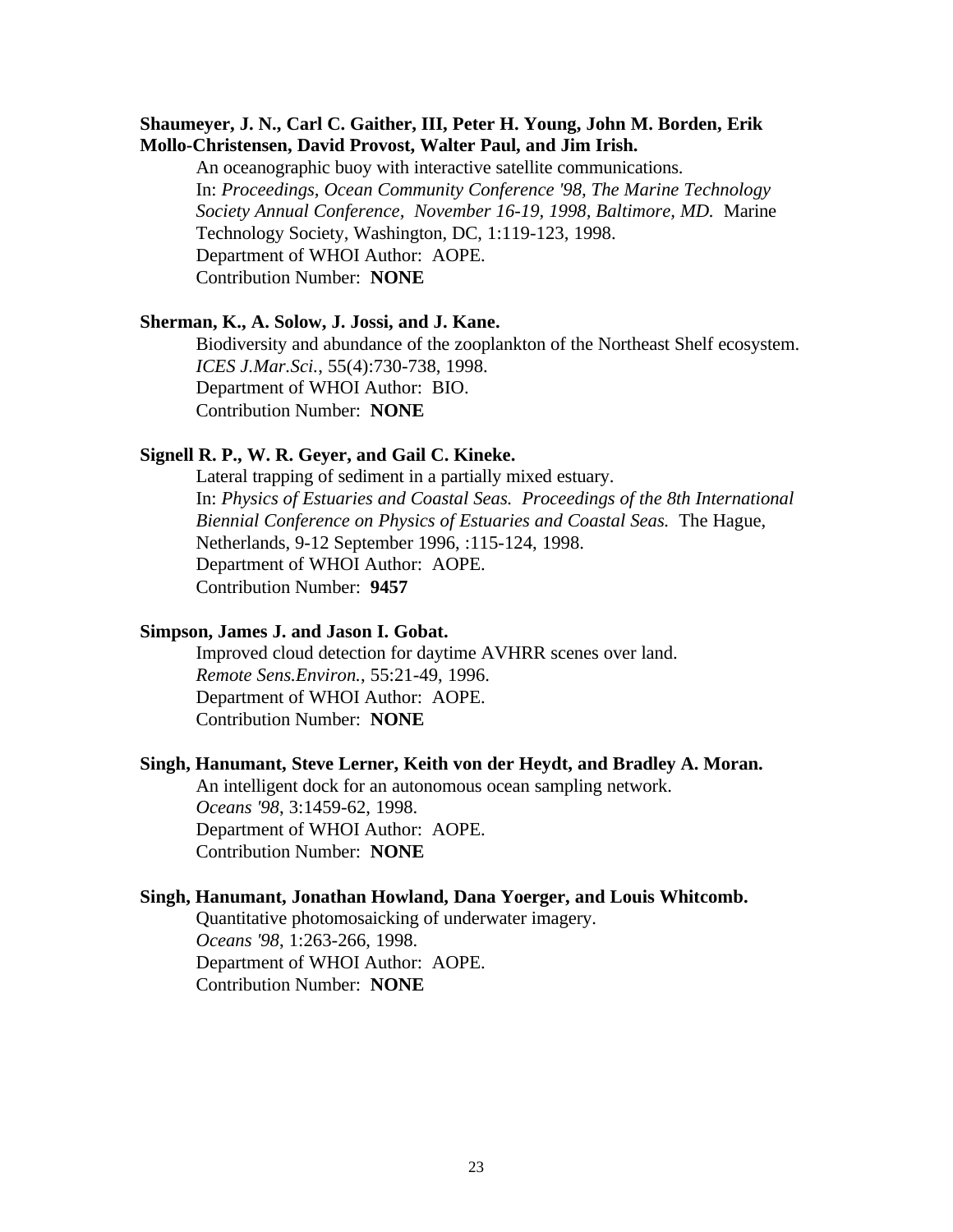## **Singh, Hanumant, Dana Yoerger, and Albert Bradley**

Issues in AUV design and deployment for oceanographic research. In: *Proc.IEEE Int.Conf.Rob.Autom.*, 3:1857-1862, 1997. Department of WHOI Author: AOPE. Contribution Number: **9323**

## **Smith, Deborah K. and Johnson R. Cann.**

Mid-Atlantic ridge volcanic process: How erupting lava forms earth's anatomy. *Oceanus*, 31:11-14, 1998. Department of WHOI Author: GEOL. Contribution Number: **NONE**

### **Smith, Susan E. and Susan E. Humphris.**

Geochemistry of basaltic rocks from the TAG hydrothermal mound (26°08'N), Mid-Atlantic Ridge. In: *Proc.Ocean Drill.Prog., Sci.Res.,* S.E. Humphris, P.M. Herzig, D.J. Miller and R. Zierenberg, eds. College Station, TX, 158:213-229, 1998. Department of WHOI Author: GEOL. Contribution Number: **NONE**

## **Snelgrove, Paul V. R., Judith P. Grassle, and Cheryl Ann Butman.**

Sediment choice by settling larvae of the bivalve, *Spisula solidissima* (Dillwyn), in flow and still water. *J.Exp.Mar.Biol.Ecol.*, 231:171-190, 1998. Department of WHOI Author: AOPE. Contribution Number: **NONE**

## **Solow, A. R.**

Biological diversity in the ocean. *Sea Technol.*, 38(1):50-52, 1997. Department of WHOI Author: MPC. Contribution Number: **NONE**

## **Solow, Andrew R., Richard F. Adams, Kelly J. Bryant, David M. Legler, James J. O'Brien, Bruce A. McCarl, William Nayda, and Rodney Weiher.**

The value of improved ENSO prediction to U.S. agriculture. *Clim.Change*, 39:47-60, 1998. Department of WHOI Author: MPC. Contribution Number: **9337**

### **Solow, Andrew R., M. C. Curran, and F. Bentivegna.**

Estimating the order of a sequence of physiological changes from incomplete data. *Biomet.J.*, 39(6):659-663, 1997. Department of WHOI Author: MPC. Contribution Number: **9289**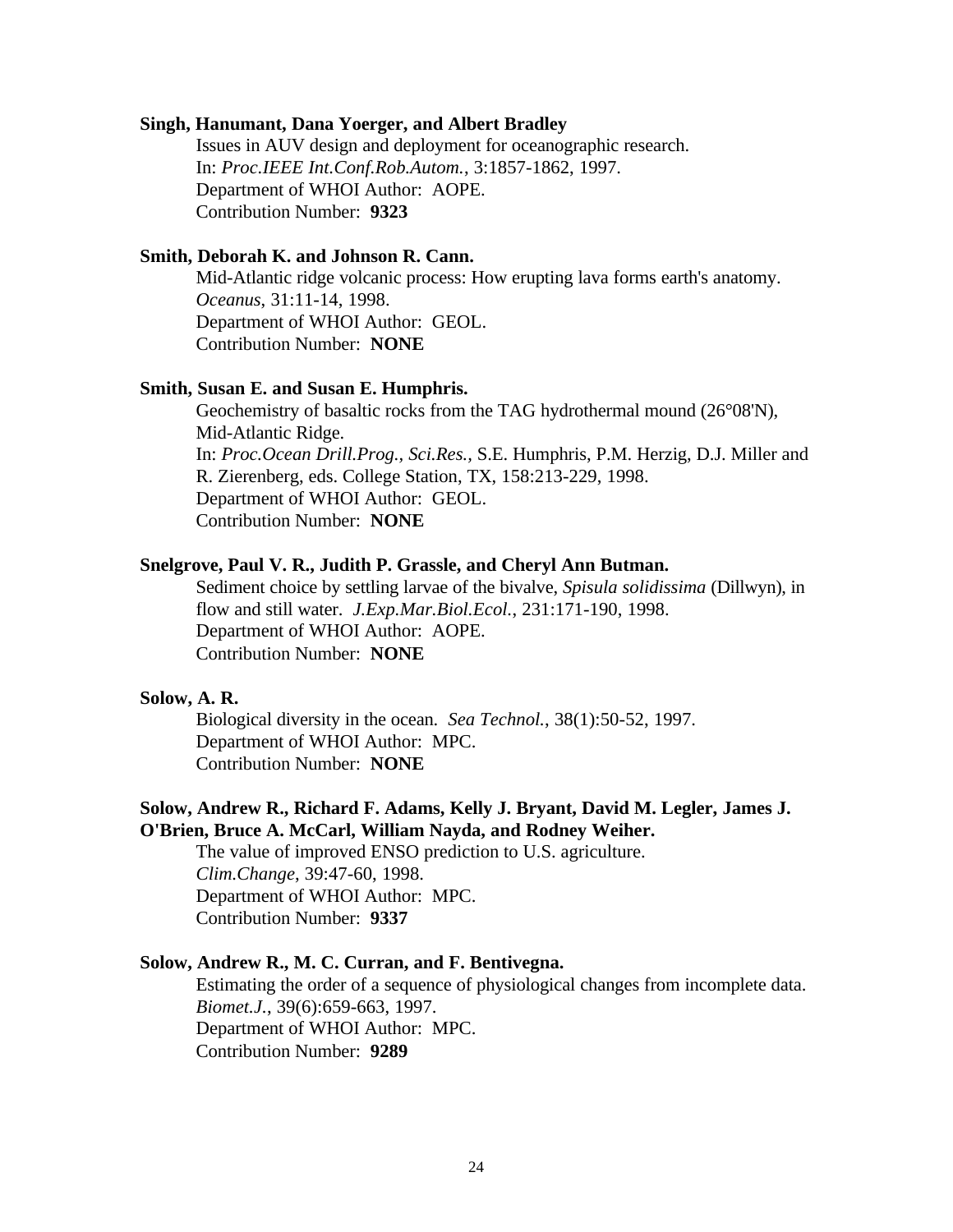### **Stanton, Timothy K., Dezhang Chu, and Peter H. Wiebe.**

Ray solutions to sound scattering by complex bodies: Application to zooplankton. In*: New Perspectives on Pproblems in Classical and Quantum Physics. Part II.* P. P. Delsanto and A. W. Saenz, eds. Gordon and Breach Science Publishers, Amsterdam, Chapter 12, 1997. Department of WHOI Author: AOPE. Contribution Number: **9204**

### **Steele, John.**

Incorporating the microbial loop in a simple plankton model. *Proc.R.Soc.*, 265(1407):1771-1777, 1998. Department of WHOI Author: MPC. Contribution Number: **9740**

### **Steele, John H.**

From carbon flux to regime shift. *Fish.Oceanogr.*, 7(3/4):176-181, 1998. Department of WHOI Author: MPC. Contribution Number: **9750**

### **Steele, John J. and Eric W. Henderson.**

Vertical migration of copepods. *J.Plankton Res.*, 20(4):787-799, 1998. Department of WHOI Author: MPC. Contribution Number: **9684**

## **Stokozov, N. A. and K. O. Buessler.**

Mixing model for the north-west Black Sea using  $90$ Sr and salinity as tracers. *J.Environ.Radioact.*, 43:173-186, 1999. Department of WHOI Author: MCG. Contribution Number: **9627**

## **Tang, Xiaoou, K. W. Stewart, Luc Vincent, He Huang, Marty Marra, Scott M. Gallager, and Cabell S. Davis.**

Automatic plankton image recognition. *Artificial Intelligence Review*, 12(1-3):177-199, 1998. Department of WHOI Author: AOPE. Contribution Number: **9214**

## **Taroncher-Oldenburg, G. and D. M. Anderson.**

Identification by differential display of genes expressed concurrently with saxitoxin biosynthesis in the red tide dinoflagellate *Alexandrium fundyense*. In: *Harmful Algae*, Beatriz Reguera, et al., eds. Intergovernmental Oceanographic Commission of UNESCO, Paris, :331-332, 1998. Department of WHOI Author: BIO. Contribution Number: **NONE**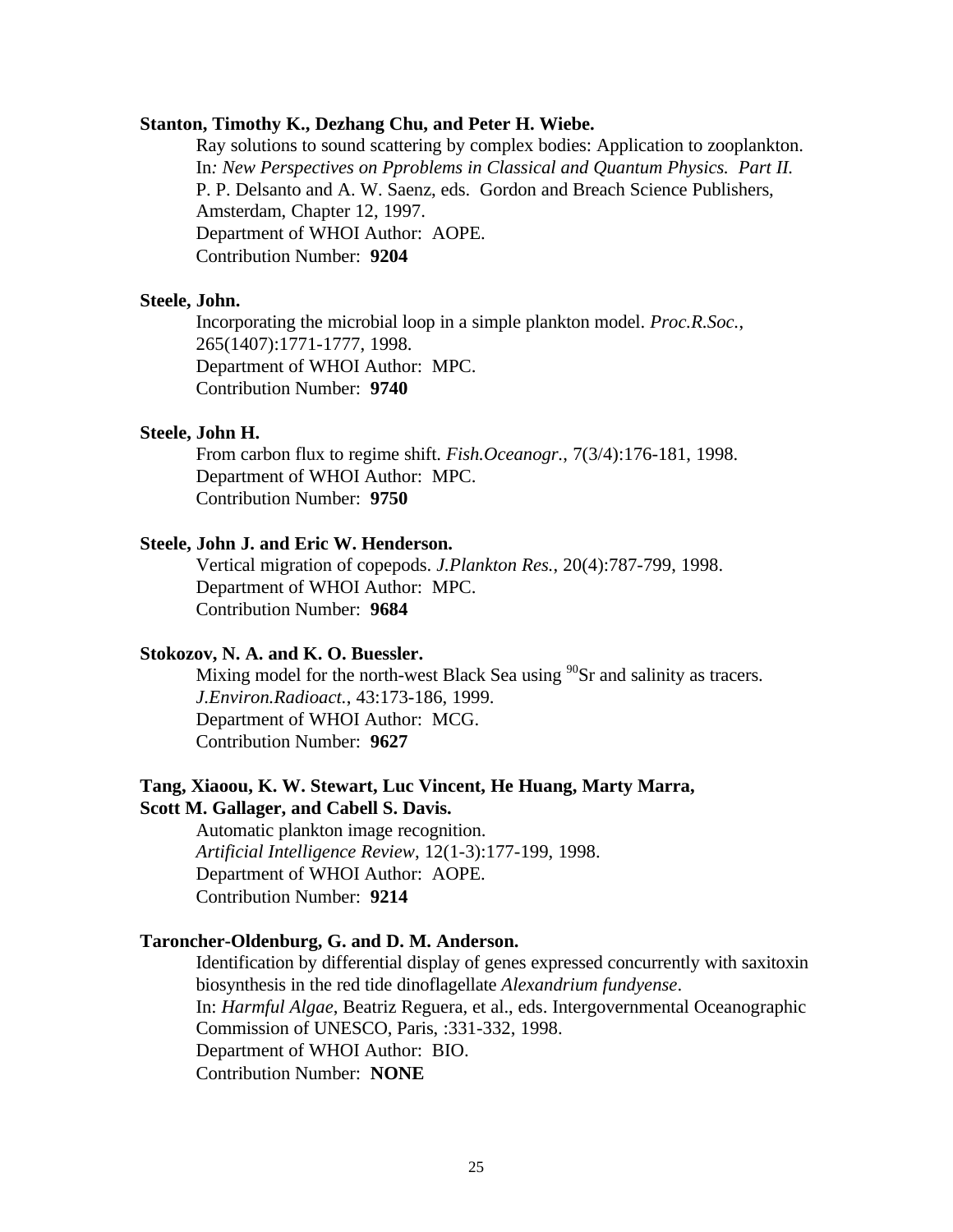### **Teagle, Damon A. H., Jeffrey C. Alt, Susan E. Humphris, and Alex N. Halliday.**

Dissecting an active hydrothermal deposit: The strontium and oxygen isotopic anatomy of the TAG hydrothermal mound - whole rock and silicate minerals. In: *Proc.Ocean Drill.Prog., Sci.Res.* S.E. Humphris, P.M. Herzig, D.J. Miller and R. Zierenberg, eds. College Station, TX, 158:297-309, 1998. Department of WHOI Author: GEOL. Contribution Number: **NONE**

## **Teske, Andreas, Niels B. Ramsing, Kirsten Habicht, Manabu Fukui, Jan Kuver, Bo Barker Jorgensen, and Yehuda Cohen.**

Sulfate-reducing bacteria and their activities in cyanobacterial mats of Solar Lake (Sinai, Egypt). *Appl.Envir.Microbiol.*, 64(8):2943-2951, 1998. Department of WHOI Author: BIO. Contribution Number: **NONE**

### **The Lab Sea Group.**

The Labrador Sea deep convection experiment. *Bull.Am.Meteorol.Soc.*, 79(10):2033-2058, 1998. Department of WHOI Author: PO. Contribution Number: **NONE**

## **Thwaites, F. T., S. M. Gallager, C. S. Davis, A. M. Bradley, A. Girard, and W. Paul.**

A winch and cable for the autonomous vertically profiling plankton observatory. *Oceans '98*, 1:32-36, 1998. Department of WHOI Author: AOPE. Contribution Number: **9737**

### **Tivey, Margaret Kingston.**

Documenting textures and mineral abundances in minicores from the TAG active hydrothermal mound using x-ray computed tomography. In: *Proc.Ocean Drill.Prog., Sci.Res.* S.E. Humphris, P.M. Herzig, D.J. Miller and R. Zierenberg, eds. College Station, TX, 158:201-3210, 1998. Department of WHOI Author: GEOL. Contribution Number: **NONE**

### **Tivey, Margaret Kingston, Rachel A. Mills, and Damon A. H. Teagle.**

Temperature and salinity of fluid inclusions in anhydrite as indicators of seawater entrainment and heating in the TAG active mound. In: *Proc.Ocean Drill.Prog., Sci.Res.* S.E. Humphris, P.M. Herzig, D.J. Miller and R. Zierenberg, eds. College Station, TX, 158:179-190, 1998. Department of WHOI Author: GEOL. Contribution Number: **NONE**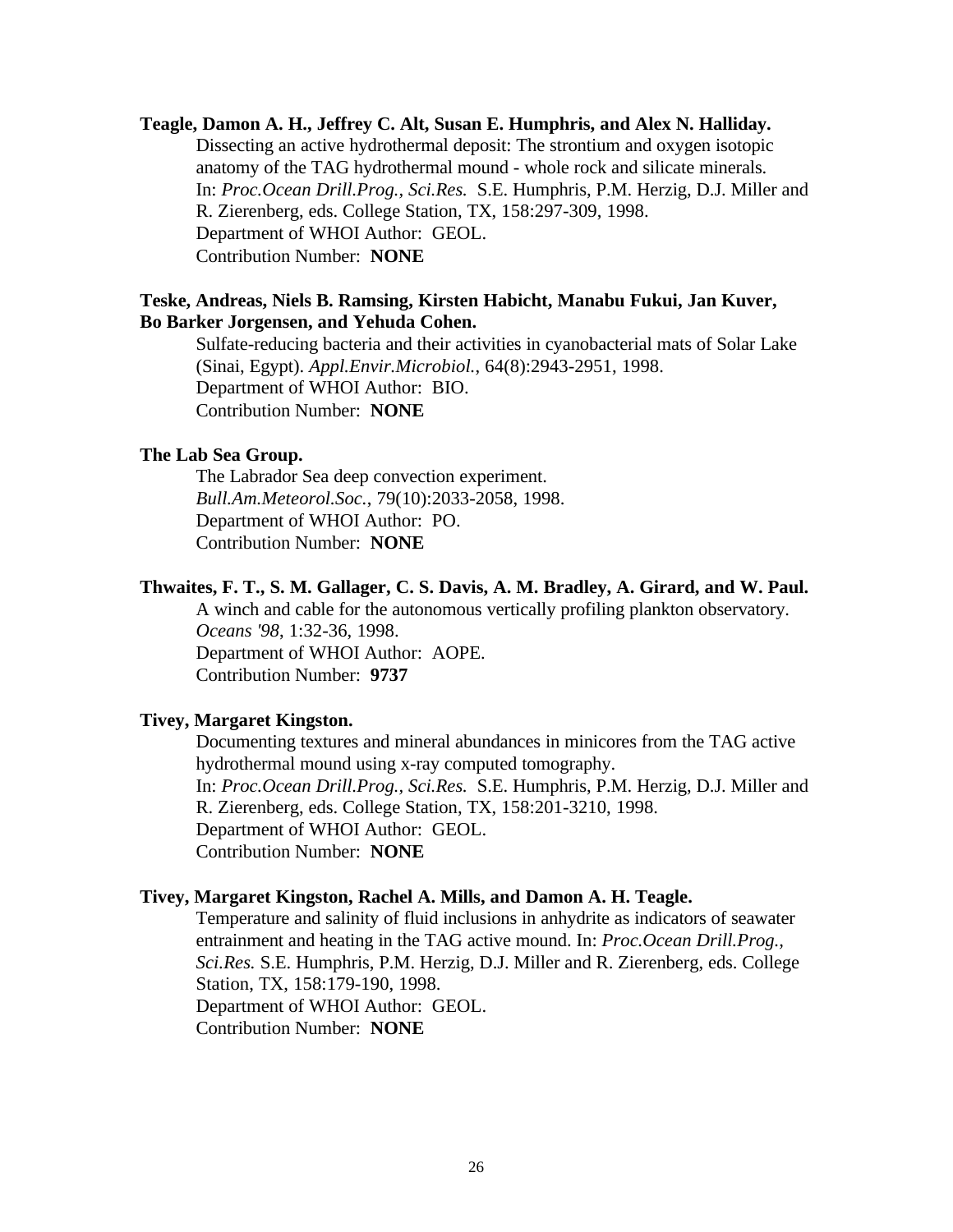### **Tivey, Maurice A.**

The magnetic thickness of a recent submarine lava flow. *Oceanus*, 31:20-22, 1998. Department of WHOI Author: GEOL. Contribution Number: **NONE**

### **Toole, John M.**

Research discoveries from the open ocean: 1980 to present. A personal synopsis. Available:http://www.joss.ucar.edu/joss\_psg/project/oce\_workshop/apropos/ presentations/toole.html. (version current at 26 January 1998), 1997. Department of WHOI Author: PO. Contribution Number: **NONE**

### **Traintafyllou, M. S., D. S. Barrett, D. K. P. Yue, J. M. Anderson, M. A. Grosenbaugh, K. Streitlien, and G. S. Triantafyllou.**

A new paradigm of propulsion and maneuvering. *Trans.Soc.Na.Archit.Mar.Eng.*, 104:81-100, 1996. Department of WHOI Author: AOPE. Contribution Number: **NONE**

### **Trowbridge, John, D. C. Chapman, and J. Candela.**

Topographic effects, straits and the bottom boundary layer. In: *The Sea: Ideas and Observations on Progress in the Study of the Seas. The Global Coastal Ocean: Processes and Methods.* K. H. Brink and Allan R. Robinson, eds., John Wiley & Sons, Inc. NY, 10:63-88, 1998. Department of WHOI Author: AOPE. PO. Contribution Number: **8988**

### **Tucholke, Brian E.**

Discovery of ''megamullions'' reveals gateways into the ocean crust and upper mantle. *Oceanus*, 41(1):15-19, 1998. Department of WHOI Author: GEOL. Contribution Number: **NONE**

#### **Tyack, P. L.**

Studying how cetaceans use sound to explore their environment. *Percept.Ethology*, 12:251-297, 1997. Department of WHOI Author: BIO. Contribution Number: **NONE**

## **Urbach, E., D. J. Scanlan, D. L. Distel, J. B. Waterbury, and S. W. Chisholm.**

Rapid diversification of marine picophytoplankton with dissimilar light-harvesting structures inferred from sequences of Prochlorococcus and synechococcus (cyanobacteria). *J.Mol.Biol.*, 46(2):188-201, 1998. Department of WHOI Author: BIO. Contribution Number: **NONE**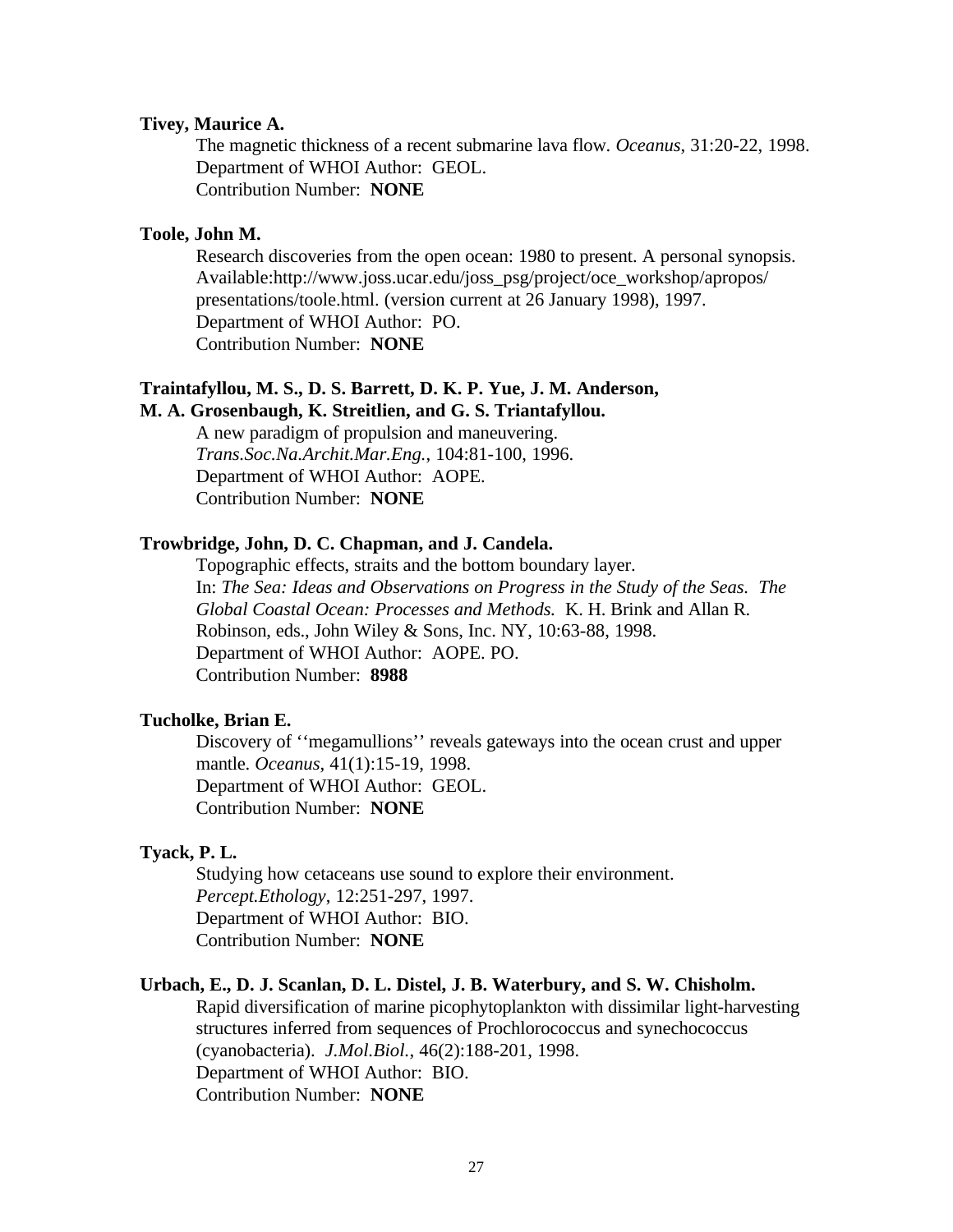## **Valiela, I., P. Peckol, C. D'Avanzo, J. Kremer, D. Hersh, K. Foreman, K. Lajtha, B. Seely, W. R. Geyer, T. Isaji, and R. Crawford.**

Ecological effects of major storms on coastal watersheds and coastal waters: Hurricane Bob on Cape Cod. *J.Coastal Res.*, 14(1):218-238, 1998. Department of WHOI Author: AOPE. Contribution Number: **NONE**

## **van Couwelaar, Matthijs, Martin V. Angel, and Laurence P. Madin.**

The distribution and biology of the swimming crab *Charybdis smithii* McLeay 1838 (Crustacea; Bachyura; Portunidae) in the NW Indian Ocean. *Deep-Sea Res.II*, 44(6-7):1251-1280, 1997. Department of WHOI Author: BIO. Contribution Number: **9232**

## **von der Heydt, Keith, Daniel Frye, Mark Johnson, Shu-chiang, and Nicholas Patrikalakis.**

A moored system for data telemetry and control of autonomous underwater vehicles. In: *Proceedings, Ocean Community Conference '98, The Marine Technology Society Annual Conference, November 16-19, 1998, Baltimore, MD.* Marine Technology Society, Washington, DC, 2:683-690, 1998. Department of WHOI Author: AOPE. Contribution Number: **NONE**

## **von Reden, Karl F., Michael J. Dalton, John C. Peden, Craig A. Struck, and Robert J. Schneider.**

National Ocean Sciences AMS facility: November 1995-October 1996. *Symposium of North-Eastern Accelerator Personnel: Woods Hole Oceanographic Institution, Woods Hole, USA, October 27-30, 1996.* Karl F. von Reden and Robert J. Schneider, eds. World Scientific Publishing Co. Pte. Ltd., Singapore, New Jersey, :311-312, 1998. Department of WHOI Author: GEOL. Contribution Number: **NONE**

## **von Reden, Karl F., John C. Peden, Robert J. Schneider, Mary Bellino, J oanne Donoghue, Kathryn L. Elder, Alan R. Gagnon, Patricia Long, Ann P. McNichol, Tracey Morin, Dana Stuart, and John M. Hayes.**

High-precision measurements of  ${}^{14}C$  as a circulation tracer in the Pacific, Indian, and Southern Oceans with Accelerator Mass Spectrometry (AMS). *American Institute of Physics Conference Proceedings of the 8th International Conference on Heavy Ion Accelerator Technology*, :410-421, 1999. Department of WHOI Author: GEOL. Contribution Number: **9817**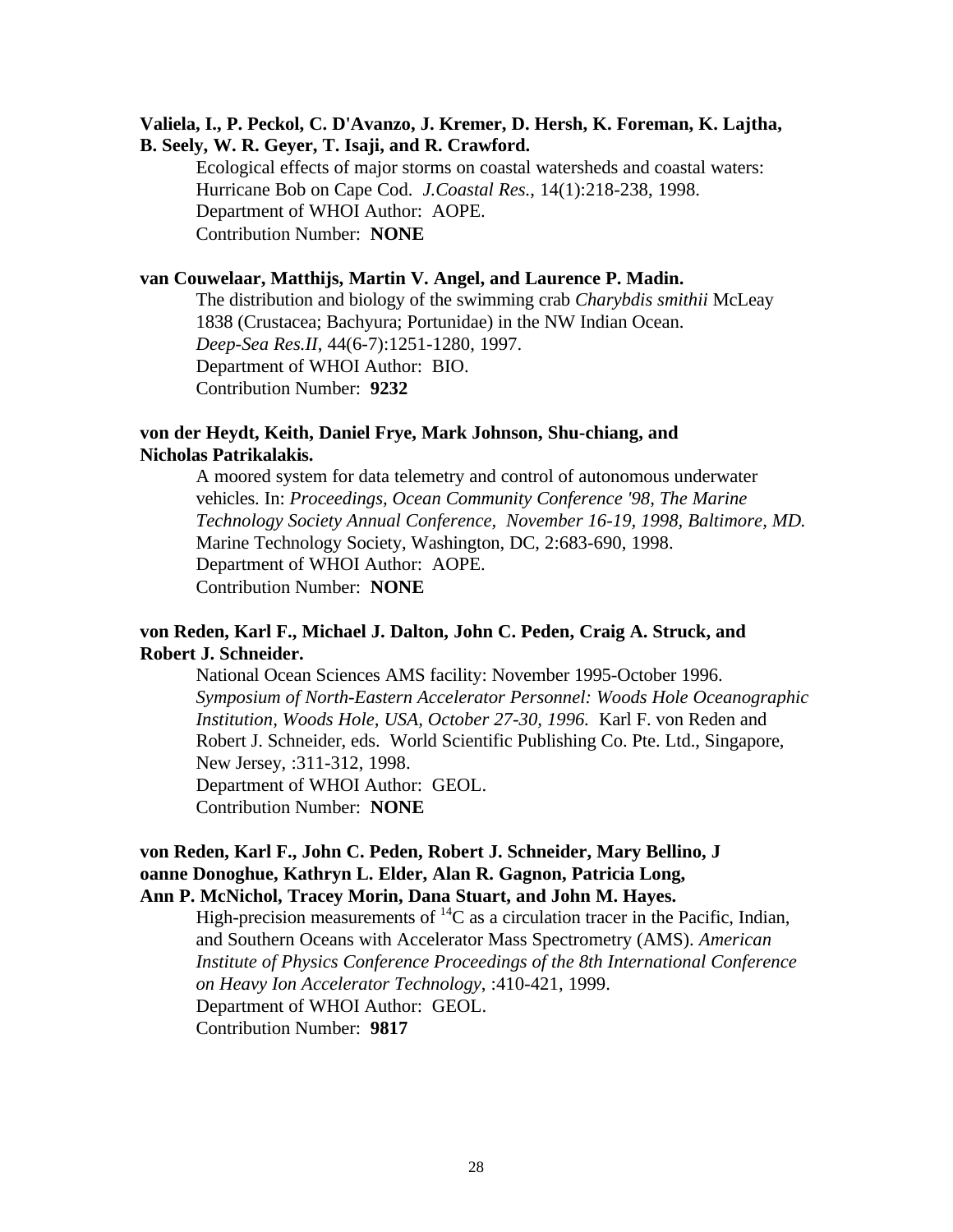### **von Reden, Karl F., Ann P. McNichol, Ann Pearson, and Robert J. Schneider.**

<sup>14</sup>C AMS measurements of <100 ug samples with a high-current system. *Radiocarbon*, 40(1):247-253, 1998. Department of WHOI Author: GEOL. Contribution Number: **NONE**

## **von Reden, Karl F.**

NOSAMS controls with labview? Experiences with off-the-shelf software. *Symposium of North-Eastern Accelerator Personnel: Woods Hole Oceanographic Institution, Woods Hole, USA, October 27-30, 1996.* Karl F. von Reden and Robert J. Schneider, eds. World Scientific Publishing Co. Pte. Ltd., Singapore, New Jersey., :189-199, 1998. Department of WHOI Author: GEOL. Contribution Number: **NONE**

### **von Reden, Karl F., Robert J. Schneider.**

*Symposium of North-Eastern Accelerator Personnel: Woods Hole Oceanographic Institution, Woods Hole, USA, October 27-30, 1996.* Karl F. von Reden and Robert J. Schneider, eds. World Scientific Publishing Co. Pte. Ltd., Singapore., 324 pp., 1998. Department of WHOI Author: GEOL. Contribution Number: **NONE**

## **Waite, A., S. Gallager, and H. G. Dam.**

New measurements of phytoplankton aggregation in a floccculator using videography and image analysis. *Mar.Ecol.Prog.Ser.*, 155:77-88, 1997. Department of WHOI Author: BIO. Contribution Number: **NONE**

## **Walsh, E. J., D. E. Hagan, D. P. Rogers, R. A. Weller, C. W. Fairall, C. A. Friehe, S. P. Burns, D. Khelif, D. C. Vandermark, R. N. Swift, and J. F. Scott.**

Observations of sea surface mean square slope under light wind during the Tropical Oceaan-Global Atmosphere Coupled Ocean-Atmosphere Response Experiment. *J.Geophys.Res.*, 103(C6):12603-12612, 1998. Department of WHOI Author: PO. Contribution Number: **9478**

## **Walsh, E. J., R. Pinkel, D. E. Hagan, R. A. Weller, C. W. Fairall, D. P. Rogers, S. P. Burns, and M. Baumgartner.**

Coupling of internal waves on the main thermocline to the diurnal surface layer and sea surface temperature during the Tropical Ocean-Global Atmosphere Coupled Ocean-Atmosphere Response Experiment. *J.Geophys.Res.*, 103(C6):12613-12628, 1998. Department of WHOI Author: PO. Contribution Number: **NONE**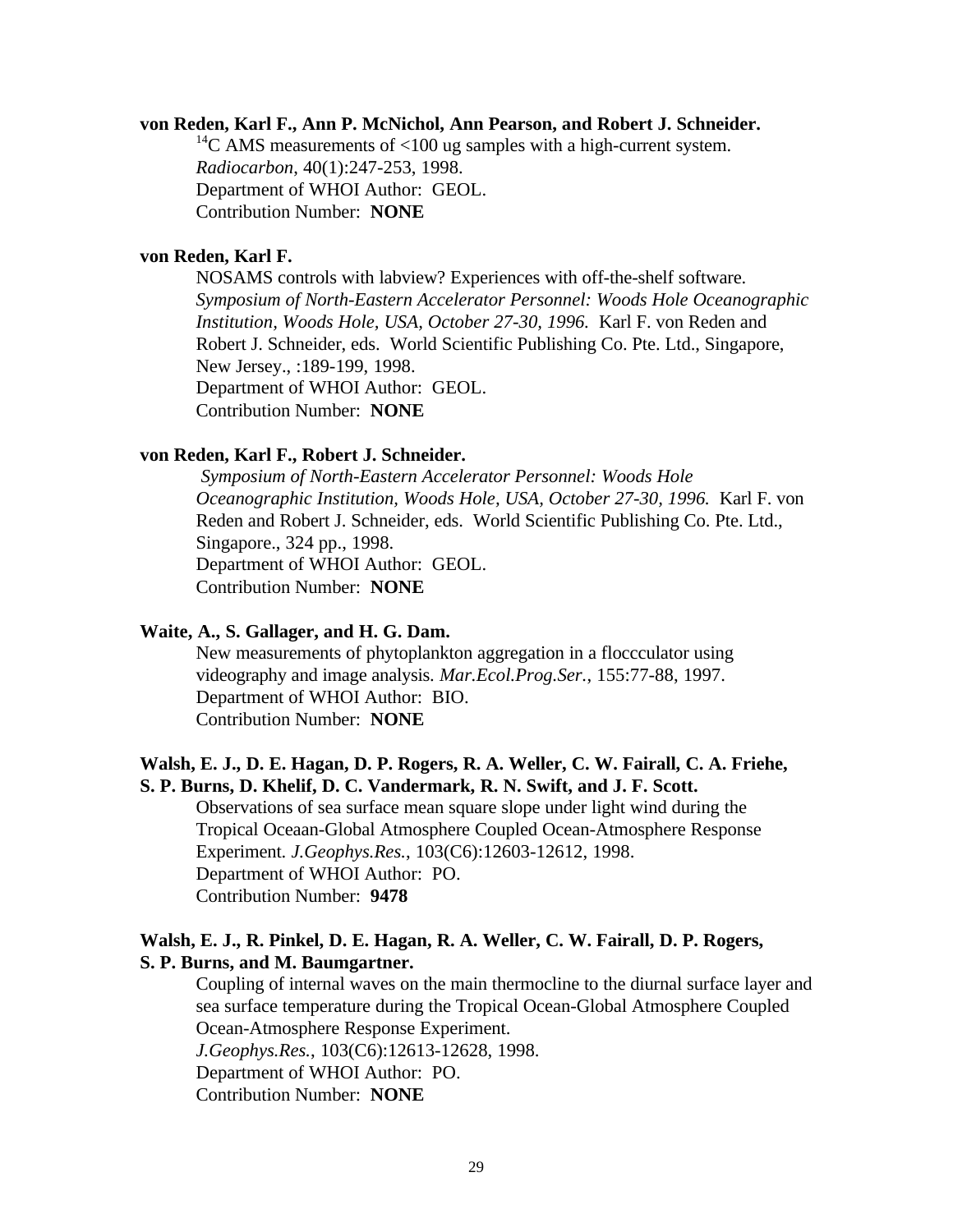## **Whelan, Jean K., Nathan Mah, Greg Eischeid, Robert Chen, Xuchen Wang, Harry Roberts, and Paul Aharon.**

Gas and oil seepage and hydrothermal venting in the ocean bottom - detecction by fluorescence. In: *Proceedings, Ocean Community Conference '98, The Marine Technology Society Annual Conference, November 16-19, 1998, Baltimore, MD.* Marine Technology Society, Washington, DC, 1:513-519, 1998. Department of WHOI Author: MCG. Contribution Number: **NONE**

#### **Whitcomb, Louis L., Suguru Arimoto, Tomohide Naniwa, and Fumio Ozaki.**

Adaptive model-based hybrid control of geometrically constrained robot arms. *IEEE Trans.Rob.Autom.*, 13(1):105-116, 1997. Department of WHOI Author: AOPE. Contribution Number: **8850**

### **White, Sheri N., Susan E. Humphris, and Martin C. Kleinrock.**

New observations on the distribution of past and present hydrothermal activity in the TAG area of the Mid-Atlantic Ridge (26[deg]08'N). *Mar.Geophys.Res.*, 20(1):41-56, 1998. Department of WHOI Author: GEOL. Contribution Number: **9670**

## **Wiebe, P. H., R. C. Beardsley, D. G. Mountain, and A. Bucklin.**

Global ocean ecosystem dynamics - initial program in Northwest Atlantic. *Sea Technol.*, 37(8):67-75, 1996. Department of WHOI Author: BIO. PO. Contribution Number: **NONE**

# **Williams, Albert J., 3rd and Fredrik T. Thwaites.**

Earth coordinate 3-D currents from a modular acoustic velocity sensor. *Oceans '98*, 1:244-247, 1998. Department of WHOI Author: AOPE. Contribution Number: **9739**

#### **Wooding, F. Beecher, K. R. Peal, and J. A. Collins.**

ORB Ocean-bottom seismic data logger. *Sea Technol.*, 39(8):85-89, 1998. Department of WHOI Author: GEOL. AOPE. Contribution Number: **NONE**

### **Yang, Jiayan and J. David Neelin.**

Decadal variability in coupled sea-ice thermohaline circulation systems. *J.Clim.*, 10:3059-2076, 1998. Department of WHOI Author: PO. Contribution Number: **9409**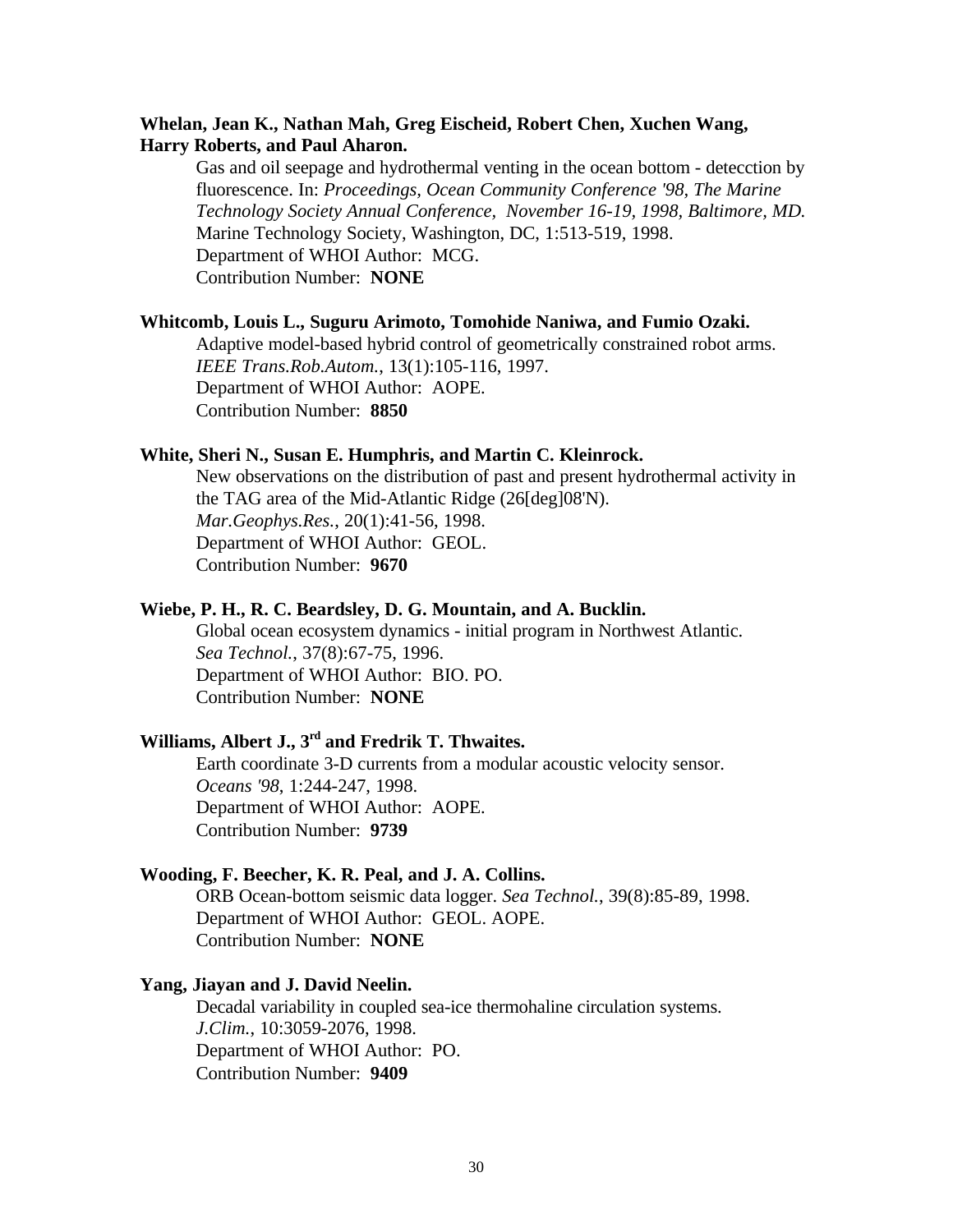### **Yang, Jiayan.**

A linkage between decadal climate variations in the Labrador Sea and the Tropical Atlantic Ocean. *Geophys.Res.Lett.*, 26(8):1023-1026, 1999. Department of WHOI Author: PO. Contribution Number: **9802**

## **Yawetz, A., M. Benedek-Segal, and B. Woodin.**

Cytochrome P4501A immunoassay in frshwater turtles and exposure to PCBs and environmental pollutants. *Environ.Toxicol.Chem.*, 16(9):1802-1806, 1997. Department of WHOI Author: BIO. Contribution Number: **NONE**

### **Yawetz, A., B. Zilberman, B. Woodin, and J. J. Stegeman.**

Cytochromes P-4501A, P-4503A and P-4502B in liver and heart of Mugil capito treated with CYP1A inducers. *Environ.Toxicol.Pharmacol.*, 6(1):13-25, 1998. Department of WHOI Author: BIO. Contribution Number: **NONE**

### **Yawetz, Aminadav, Bruce R. Woodin, and John J. Stegeman.**

Cytochromes P450 in liver of the turtle Chrysemys picta picta and the induction and partial purification of CYP1A-like proteins. *Biochim.Biophys.Acta*, 138(1):12-26, 1998. Department of WHOI Author: BIO. Contribution Number: **NONE**

### **Yoder, J., A. Bakun, and D. McGillicuddy.**

Structure over large distances and long times. Available:http://www.joss.ucar.edu/joss\_psg/project/oce\_workshop/oeuvre/yoder\_ bakun\_mcgillicudy.html. (last updated 15 January 1998), 1998. Department of WHOI Author: AOPE. Contribution Number: **NONE**

## **Yoerger, D., R. Bachmayer, R. Catanach, A. Duester, S. Liberatore, H. Singh, B. Walden, and M. A. Tivey.**

Near-bottom magnetic surveys of the coaxial ridge segment using the autonomous benthic explorer survey vehicle. *RIDGE Events*, 7(1):5-9, 1996. Department of WHOI Author: AOPE. Contribution Number: **NONE**